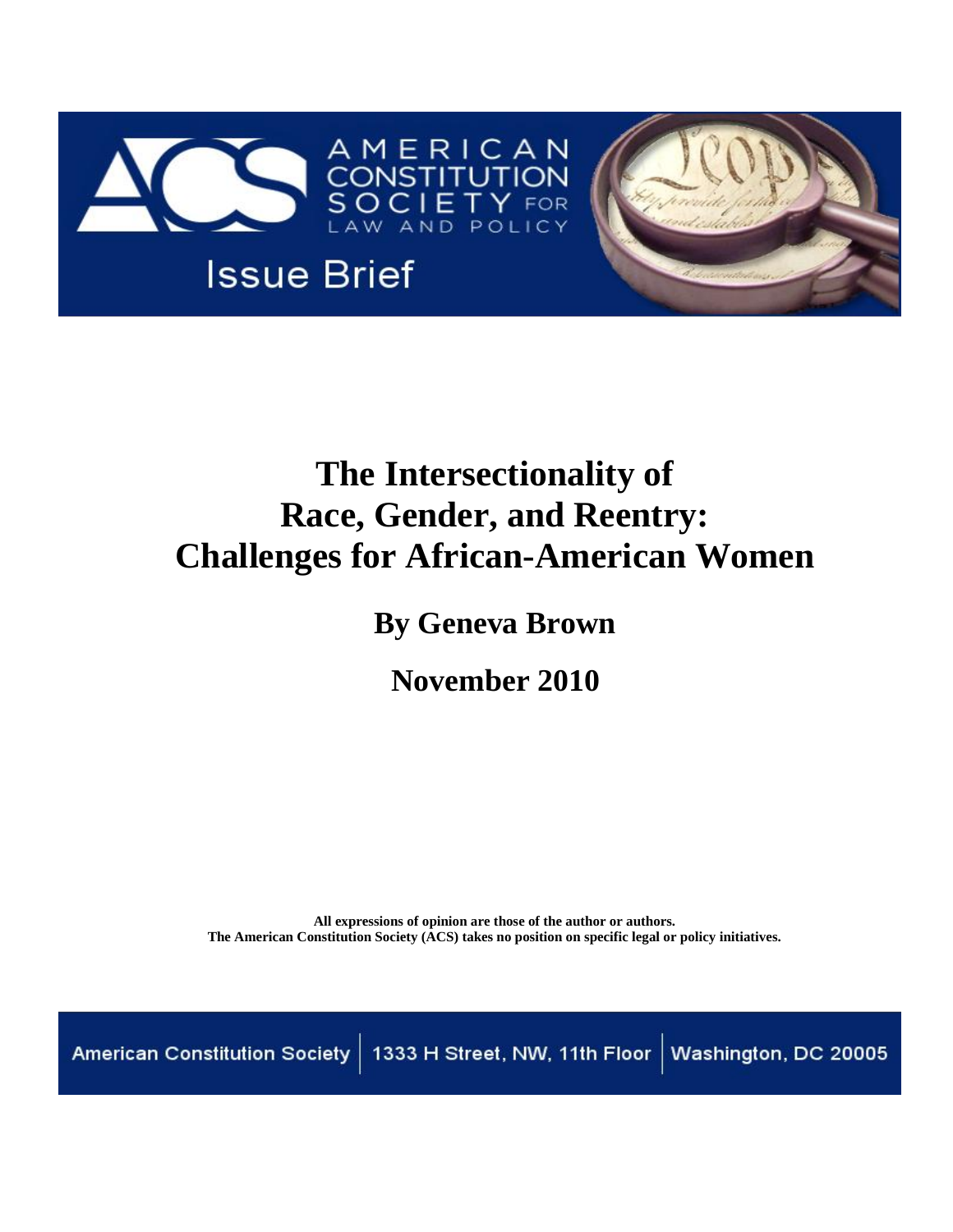## **The Intersectionality of Race, Gender, and Reentry: Challenges for African-American Women**

#### <span id="page-1-2"></span><span id="page-1-1"></span><span id="page-1-0"></span>**Geneva Brown\***

To deliver up bodies destined for profitable punishment, the political economy of [the prison-industrial complex] relies on racialized assumptions of criminality – such as images of black welfare mothers reproducing criminal children – and on racist practices in arrest, conviction, and sentencing patterns.<sup>1</sup>

The nexus of the declaration of the War on Drugs, the actions of state legislatures, and the fact that prisons are becoming for-profit institutions has created the largest incarcerated population in the world.<sup>2</sup> One percent of all Americans has been or will be incarcerated.<sup>3</sup> Professor Angela Davis has warned of the growing prison industrial complex and the ways in which it devastates communities.<sup>4</sup> The devastation caused by mass incarceration is particularly pronounced in African-American communities which saw dramatic increases in incarceration.<sup>5</sup> African-American men are the largest incarcerated population in the United States.<sup>6</sup> Mass incarceration has decimated the African-American community.<sup>7</sup> The unintended consequences

<sup>\*</sup> Geneva Brown is an Associate Professor of Law at Valparaiso University School of Law. She received her B.A. and J.D. degrees from the University of Wisconsin and her M.A. degree from the University of Illinois-Chicago. She can be reached by email at Geneva.Brown@valpo.edu.

<sup>&</sup>lt;sup>1</sup> Angela Davis, *Masked Racism: Reflections on the Prison Industrial Complex*, COLORLINES (Sept. 10, 1998), http://www.colorlines.com/article.php?ID=309.

<sup>2</sup> *See* JENIFER WARREN ET AL., PEW CTR. ON THE STATES, ONE IN 100: BEHIND BARS IN AMERICA 2008 35 tbl.A-7 (Feb. 2008), *available at* http://www.pewcenteronthestates.org/uploadedFiles/One in 100.pdf (comparing the inmate population of the United States with that of other countries by total inmate population, as well as by inmates per 100,000 residents).

<sup>&</sup>lt;sup>3</sup> *Id.* at 7 ("One in every 99.1 U.S. Adults are behind bars"); *see id.* at 24–27 (describing the methodology and assumptions taken to make the calculation).

<sup>&</sup>lt;sup>4</sup> See Davis, *supra* note [1](#page-1-0) (opining on the bases for the growth of the prison industrial complex, and on the havoc that results for the communities involved).

<sup>&</sup>lt;sup>5</sup> See infra Part I.A (outlining the "intensified criminalization of drugs" as it relates to the growth in prison populations and, in particular, the African-American prison population).

 $^{\hat{6}}$  *See* William J. Sabol et al., U.S. Dep't of Justice, Bureau of Justice Statistics Bulletin: Prisoners in 2008 (Dec. 2009), *available at* http:bjs.ojp.usdoj.gov/content/pub/pdf/p08.pdf [hereinafter PRISONERS IN 2008].<br><sup>7</sup> See D. H. Kaye & Michael E. Smith, *DNA Identification Databases: Legality, Legitimacy, and the Case for Population-Wide Coverage*, 2003 WIS. L. REV. 413, 454 (2003) (observing that the annual arrest rate among

African-Americans is more than two and a half times the white rate); MaryBeth Lipp, *A New Perspective on the "War on Drugs": Comparing the Consequences of Sentencing Policies in the United States and England*, 37 LOY. L.A. L. REV. 979, 1022 (2004) ("[O]ne-third of black males born today likely will spend at least some part of their lives behind bars[,] . . . nearly one-tenth of black males in their twenties already live in prison, and almost one out of three black males currently remains under criminal justice control."); Dorothy Roberts, *The Social and Moral Costs of Mass Incarceration in African-American Communities*, 56 STAN. L. REV. 1271, 1279 (2004) (commenting that mass imprisonment takes a tremendous toll on black communities); Bryan A. Stevenson, *Confronting Mass Imprisonment and Restoring Fairness to Collateral Review of Criminal Cases*, 41 HARV. C.R.-C.L. L. REV. 339, 343 (2006) (detailing how mass imprisonment has created obstacles to reliable administration of the criminal justice system and created unjustifiable procedures that bar prisoner appeals); Loïc Wacquant, *From Slavery to Mass Incarceration: Rethinking the "Race Question" in the US*, 13 NEW LEFT REV. 41, 53–54 (2002) (arguing that mass imprisonment presents an institutional impediment to progress and equality for African-Americans that has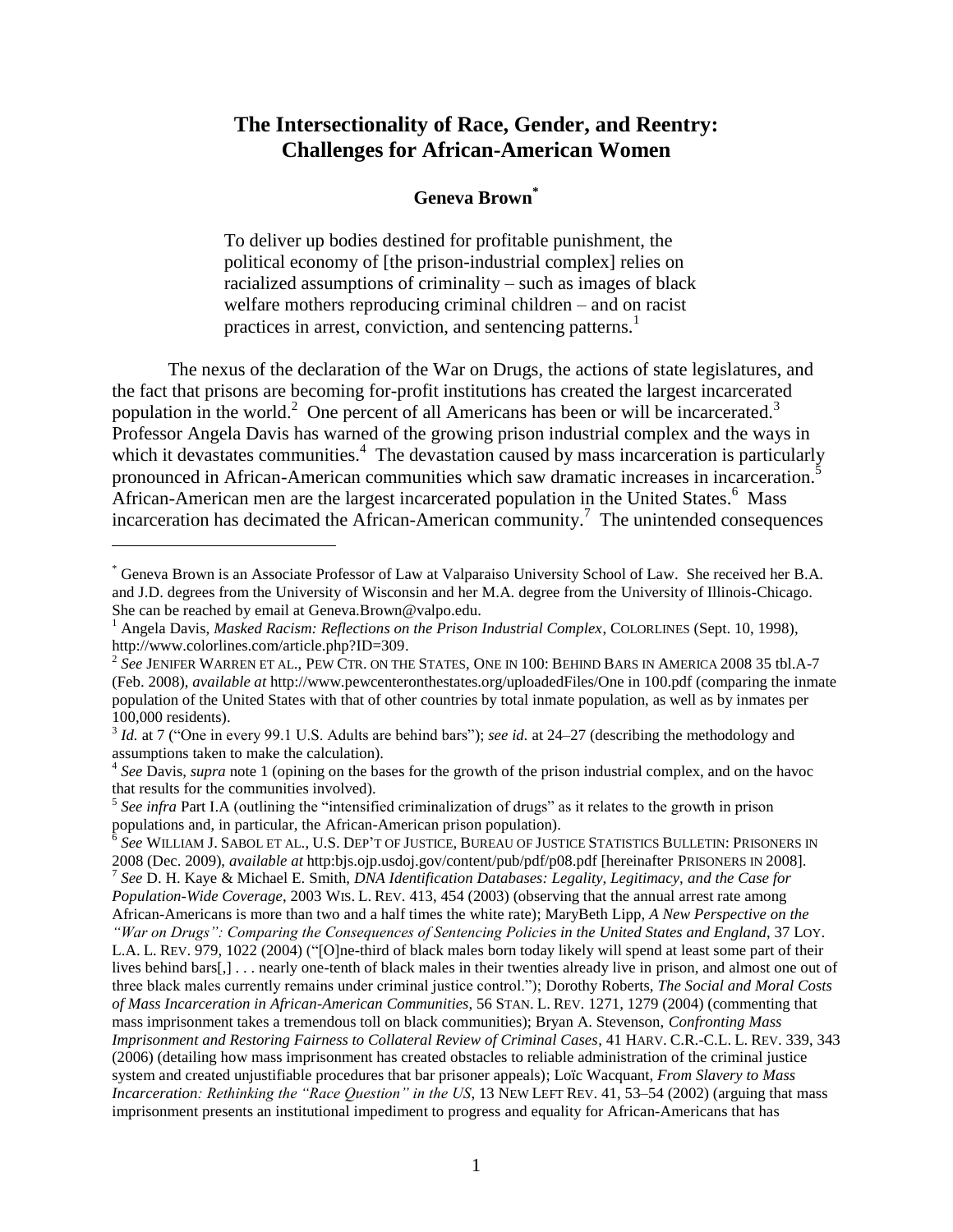of mass incarceration include the effects on the African-American family, including the rise of African-American women in federal and state prisons.

<span id="page-2-1"></span><span id="page-2-0"></span>The racialized nature of mass incarceration has arisen from the philosophy of law and order regimes;<sup>8</sup> as a result, racial overrepresentation exists at every level of the criminal justice system, from the front lines of law enforcement to prison sentences.<sup>9</sup> The strategy used by local police departments of policing as an "occupying force"<sup>10</sup> in low-income African-American communities leads to discriminatory treatment by police officers.<sup>11</sup> This discriminatory treatment pervades the court system. The disparate sentencing of crack versus powder cocaine is a prime example, and was responsible for sending a generation of African-American men and women to prison. $^{12}$ 

Mass incarceration of African-Americans leads to massive reentry into communities. Consequently, communities are expected to absorb ex-offenders with limited funding and services to assist in the reintegration. Legal reforms have created impediments to ex-offenders' participation in employment, education, and housing.<sup>13</sup> Race and gender further complicate the challenges of reentry.

historical antecedents in slavery and American racial apartheid laws); MARC MAUER & TUSHAR KANSAL, THE SENTENCING PROJECT, BARRED FOR LIFE: VOTING RIGHTS RESTORATION IN PERMANENT DISENFRANCHISEMENT STATES 1 (2005), *available at* http://www.sentencingproject.org/pdfs/barredforlife.pdf (describing the practices of states that strip people who have been convicted of felonies of voting rights after imprisonment, as well as the practices of states that permanently bar voting rights unless the person is pardoned).<br><sup>8</sup> See Bruce Western & Christopher Wildeman, The Black Equity and Mass Incana

*See* Bruce Western & Christopher Wildeman, *The Black Family and Mass Incarceration*, 621 ANNALS AM. ACAD. POL. & SOC. SCI. 221, 223 (2009) (arguing that the law and order themes of political movements were related to the

genesis of mass imprisonment). 9 *See* Fair Sentencing Act*,* S. 1789, 111th Cong. (2010) (reducing the disparity in powder versus crack cocaine sentencing from 100-to-1 to 18-1); *see also* Celesta A. Albonetti, *Sentencing Under the Federal Sentencing Guidelines: Effects of Defendant Characteristics, Guilty Pleas, and Departures on Sentence Outcomes for Drug Offenses*, 31 LAW & SOC'Y REV. 789, 789 (1997) (revealing a disparity in sentencing for drug related crimes based on ethnicity, gender, educational level and citizenship); Marvin D. Free, Jr., *The Impact of Federal Sentencing Reforms on African-Americans*, 28 J. BLACK STUD. 268, 268 (1997) (showing that African-Americans are disproportionally incarcerated in Federal penal institutions); TUSHAR KANSAL, RACIAL DISPARITY IN SENTENCING: A REVIEW OF THE LITERATURE (Marc Mauer ed., The Sentencing Project 2005), *available at* 

http://www.soros.org/initiatives/usprograms/focus/justice/articles\_publications/publications/racial\_disparity\_200501 28/disparity.pdf (finding that black and Latino males are subject to particularly harsh sentencing, are disadvantaged in the course of the legal process, and are more likely than whites to receive death sentences); HEATHER C. WEST & WILLIAM J. SABOL, U.S. DEPT. OF JUSTICE, BUREAU OF JUSTICE STATISTICS BULLETIN, PRISONERS IN 2007, at 3 tbl.5 (2008), http://bjs.ojp.usdoj.gov/content/pub/pdf/p07.pdf. [hereinafter PRISONERS IN 2007] (illustrating that African-Americans are imprisoned in greater numbers than whites, even though whites significantly outnumber African-Americans in the general population); U.S. SENTENCING COMM'N, REPORT TO CONGRESS: COCAINE AND FEDERAL SENTENCING POLICY (May 2002), *available at* http://www.ussc.gov/r\_congress/02crack/Ch5.pdf (illustrating the racial disparity in sentencing based on powder versus crack cocaine. In 1992, 91% of crack cocaine offenders sentenced were African-Americans. By 2000, that number decreased to 84.7%).

<sup>&</sup>lt;sup>10</sup> *Cf.* Hague Convention IV Respecting the Laws of War on Land Section III, art. 42, Oct. 18, 1907, 36 Stat. 2277 (defining occupied territory as territory that is "actually placed under the authority of the hostile army.").

 $11$  KATHERYN K. RUSSELL, THE COLOR OF CRIME 36-38 (1998) (proving disproportional and irrational hostile treatment of black men by police departments across the United States).

<sup>&</sup>lt;sup>12</sup> *Id.* at 132 (showing significantly more severe treatment of possessors of crack cocaine over possessors of powder cocaine).

<sup>13</sup> *See infra* Part III.C (discussing the legal obstacles facing former drug offenders seeking to take advantage of governmental programs and services).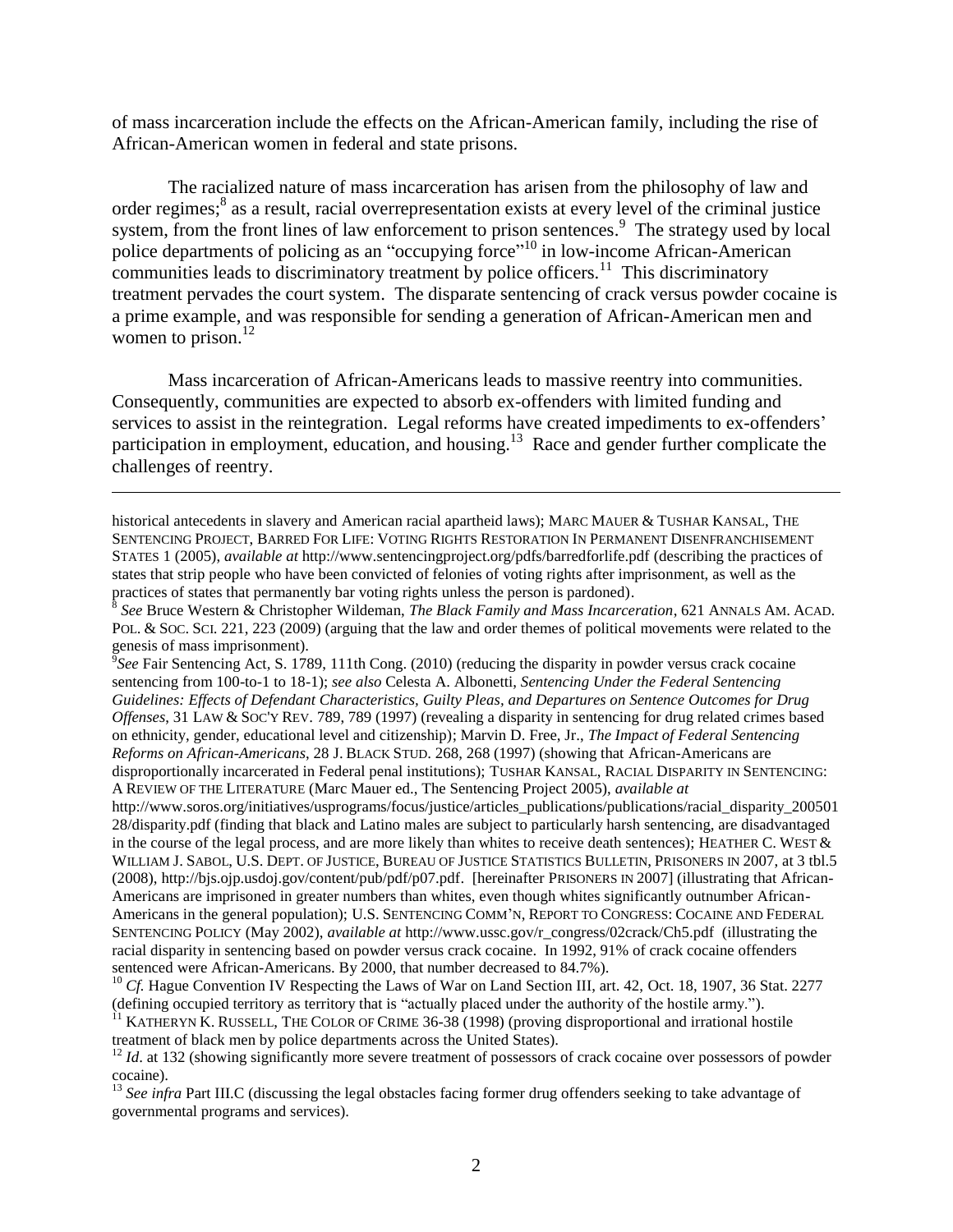<span id="page-3-0"></span>The legal community has overlooked the impact of the intersectionality of race and gender, and the criminal justice system suffers from the same dilemma.<sup>14</sup> Law enforcement, the government, and research institutions measure "gender" as "white women" and "race" as "African-American men."<sup>15</sup> African-American women remain invisible until the policies being pursued have had a devastating impact on their lives. Our criminal justice policies are nearing that point, as the rates of incarcerated African-American women are at historic highs.<sup>16</sup>

African-American women face challenges in reentry and reintegration that other populations do not have to face. Additionally, incarcerated African-American women are often mothers, care givers, and heads of household before they become offenders.<sup>17</sup> Once they become offenders, their children become displaced and income that is desperately needed by their families is lost.<sup>18</sup> African-American children languish in foster care, awaiting their parents' release from prison or, alternatively, become permanently severed from their families.<sup>19</sup> Furthermore, African-American women suffer health consequences that are largely ignored by mainstream society. Rates of HIV transmission are rampant in low-income African-American communities, and African-American women are now the fastest growing HIV positive (HIV+) population.<sup>20</sup> Incarcerated women are overrepresented in rates of HIV transmission.<sup>21</sup>

Federal laws frustrate the transition from prison to community with draconian consequences. Drug offenders are not able to obtain public benefits, housing, or education.<sup>22</sup>

<sup>14</sup> *See* Kimberle Crenshaw, *Mapping the Margins: Intersectionality, Identity Politics and Violence Against Women of Color*, 43 STAN. L. REV. 1241, 1245 (1991) (arguing that women of color face conditions and burdens significantly harsher than those faced by white women).

<sup>15</sup> *See* Paula C. Johnson, *At the Intersection of Injustice: Experiences of African-American Women in Crime and Sentencing*, 4 AM. U. J. GENDER SOC. POL'Y & L. 1, 6 (1995) (stating that there is a dearth of analysis of African-American women due to a dualistic approach towards social studies, in which relevant categories are race or gender).

<sup>16</sup> *See* Stephanie R. Bush-Baskette, *The War on Drugs as a War on Black Women*, *in* GIRLS, WOMEN AND CRIME: SELECTED READINGS 185, 193 (Meda Chesney-Lind & Lisa Pasko eds., 2004); *see also* Joseph Cudjoe & Tony A. Barringer, *More than Ripples: The Interwoven Complexity of Female Incarceration and the African American Family*, 2 MARGINS: MD. L.J. RACE, RELIGION, GENDER & CLASS 265 (2002).

<sup>&</sup>lt;sup>17</sup> The percentage of poor black children who live with their single mother with no involvement of the father is 49.3%; 45% live in arrangements where there is significant visiting by the biological father. Ronald B. Mincy & Helen Oliver, *Age, Race, and Children's Living Arrangements: Implications for TANF Reauthorization*, No. B-53 THE URB. INST. 1, 5 (2003), *available at* http://www.urban.org/UploadedPDF/310670\_B-53.pdf.

<sup>18</sup> *See* Jeremy Travis et al., *Families Left Behind: The Hidden Costs of Incarceration and Reentry,* THE URB. INST. 1,1 (2003), *available at* http://www.urban.org/UploadedPDF/310882\_families\_left\_behind.pdf (addressing the significant impact of incarceration on the children of those incarcerated).

<sup>&</sup>lt;sup>19</sup> See generally DOROTHY ROBERTS, SHATTERED BONDS: THE COLOR OF CHILD WELFARE (2002) (addressing the significant intervention of child welfare services with black families).

<sup>&</sup>lt;sup>20</sup> See infra Part II.B.3 (discussing the HIV+ female prison population and the difficulties those women face during reintegration).

<sup>21</sup> *See* Ann S. De Groot, et al., *Women in Prison: The Impact of HIV*, 2 HEPP NEWS 1, 1 (1999), *available at*  http://www.aegis.com/files/hepp/hepp1999-06.pdf (providing statistics of and addressing explanations for the high percentage of HIV+ women in the prison population, and suggesting that gynecological care in prisons could reduce the transmission of HIV and positively impact the health of HIV+ incarcerated women).

<sup>22</sup> *See* Nekima Levy-Pounds, *Beaten by the System and Down for the Count: Why Poor Women of Color and Children Don"t Stand a Chance Against U.S. Drug-Sentencing Policy*, 3 U. ST. THOMAS L. J. 462, 488-93 (2006) (examining the severe obstacles facing convicted female drug offenders after incarceration).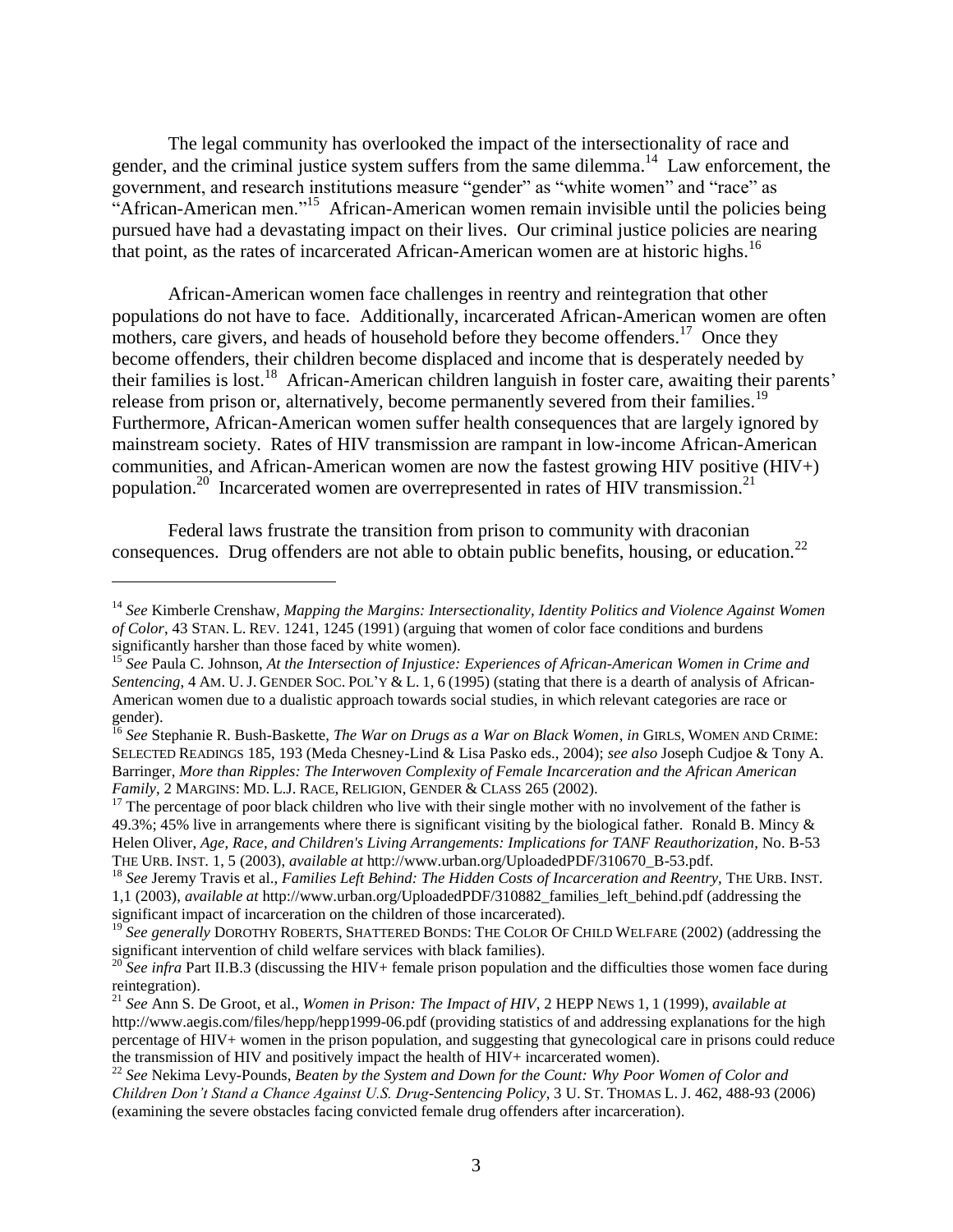Reentry without obtaining employment, education, or income leads to failure. African-American women are disproportionately victimized by these policies that frustrate reentry and maintain poverty.<sup>23</sup> They become the true casualties in the War on Drugs.

This Issue Brief is divided into three sections. The first identifies the trends of mass incarceration in the African-American community, and discusses reentry policies and the challenges created by such policies. The second elucidates intersectionality through the lives of African-American women offenders and the problems that African-American women offenders have with reentry. The third section concludes with reviewing legislative trends and proposals for gender and race-based treatment considerations for reentry.

#### I. Mass Incarceration and the African-American Community

<span id="page-4-0"></span>A. The War on Drugs Created Mass Incarceration

Public support for the War on Drugs gave Congress the political will to pass tough drug enforcement initiatives.<sup>24</sup> Each initiative to pass spawned greater rhetoric, and no politician, Democrat or Republican, could afford to be seen as soft on drugs. Consequently, the War on Drugs became a favored public policy initiative. Kenneth Nunn, a critic of the War on Drugs, found that the rhetoric of war allowed policy to be framed as employing military strategies and faciling military enemies.<sup>25</sup> African-Americans and Latinos became the socially constructed enemy in the Reagan Administration's drug war. <sup>26</sup> The war would imprison an entire generation of African-American men and women at alarming rates.<sup>27</sup>

*Id.*

 $\overline{a}$ 

<sup>24</sup> See Kenneth Nunn, *Race, Crime and the Pool of Surplus Criminality: Or Why 'War on Drugs' Was a 'War on Blacks*, 6 J. GENDER RACE & JUST. 381, 389 (2002).

> Congress itself soon became a beehive of activity in support of the War on Drugs. First, the Administration persuaded Congress to enact all of its "legislative offensive" toughening the laws governing bail, sentencing, criminal forfeiture, and the exclusionary rule. Second, Congress was called upon to finance the war, and it responded in the first year of the war with a special appropriation that gave the Administration 100 percent of what it had requested in addition to the regular fiscal 1983 drug enforcement budget.

*Id.* at 390 n.65 (quoting STEVEN WITSOTSKY, BEYOND THE WAR ON DRUGS: OVERCOMING A FAILED PUBLIC POLICY 4 (1990)).

<sup>23</sup> *See id.* at 488.

Once women with drug convictions are released from prison, they face systematic denial of access to public benefits such as cash grants, food stamps, and participation in public housing programs. For single mothers struggling to provide for their children, access to such benefits are critical and could mean the difference between stability and life on the streets for women and their children.

<sup>25</sup> *Id.* at 388 (2002).

<sup>26</sup> *See id.* <sup>27</sup> *See id.*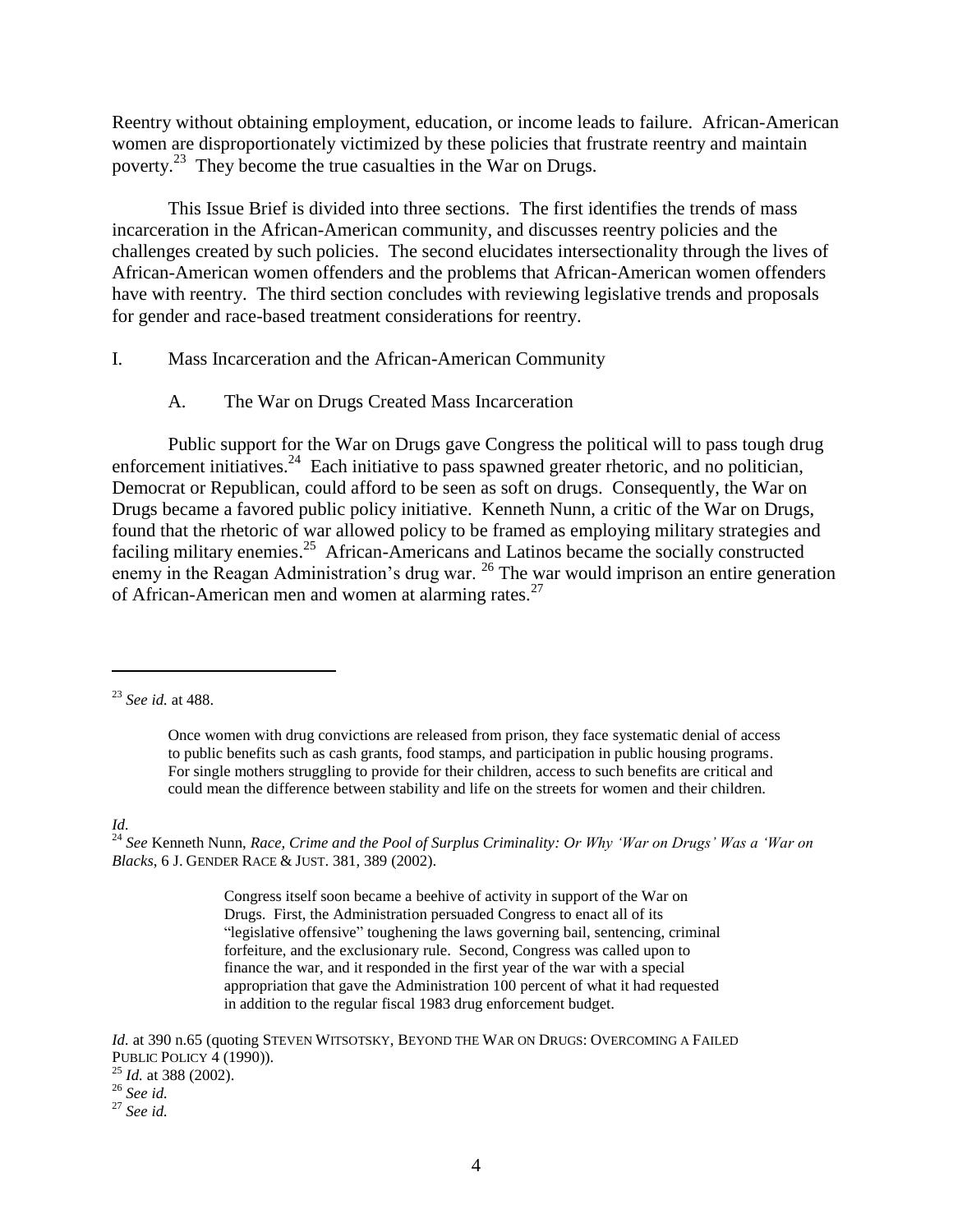The rate of incarceration since the start of the War on Drugs defies historic norms. Between 1925 and 1973, the average incarceration rate was 100 per  $100,000$ <sup>28</sup> Incarceration rates grew dramatically starting in 1974. In 1974, the total number of persons ever imprisoned was 1.8 million including 595,000 African-American men and 51,000 African-American women.<sup>29</sup> Since the implementation of the War on Drugs, the incarcerated population in the United States increased threefold.

By 2001, the total number of persons ever imprisoned was 5.6 million, with 1.9 million African-American men and 231,000 African-American women in that population.<sup>30</sup> African-American imprisonment increased 20% since 1974 and imprisonment of African-American women doubled.<sup>31</sup> At the end of 2008, 2.4 million people were in prisons.<sup>32</sup> Of the 1.6 million inmates in state and federal prisons, African-American males composed the largest incarcerated population with 591.900 (white males numbered 428,200).<sup>33</sup> African-American women numbered 29,100.<sup>34</sup> U.S. incarceration rates for 2008 averaged 506 per 100,000.<sup>35</sup> The disproportionate nature of African-American incarceration rates becomes more pronounced when understanding that African-Americans are 12.9% of the U.S. population.<sup>36</sup> African-American male prisoners numbered 3,161 per 100,000 African-American men. African-American women prisoners numbered 149 per 100,000 African-American women.<sup>37</sup> In contrast, white male prisoners numbered 487 per  $100,000$  white males,<sup>38</sup> and white female prisoners

<sup>28</sup> Western & Wildeman, *supra* not[e 8,](#page-2-0) at 227.

<sup>29</sup> THOMAS C. BONCZAR, BUREAU OF JUSTICE STATISTICS, U.S. DEP'T OF JUSTICE, PREVALENCE OF IMPRISONMENT IN THE U.S. POPULATION, 1974-2001, at 1 (2003), *available at* http://bjs.ojp.usdoj.gov/content/pub/pdf/piusp01.pdf. <sup>30</sup> *Id.*

<sup>&</sup>lt;sup>31</sup> *Id.* The total imprisoned population from 1974-2001 was 3,800,000. African-Americans composed 56% of the population with 2,131,000 persons imprisoned. African-American women composed 3% of the total persons ever imprisoned. From 1974-2001, African-American women composed 6% of the total persons ever imprisoned.

<sup>&</sup>lt;sup>32</sup> PRISONERS IN 2008, *supra* not[e 6.](#page-1-1) The total population includes inmates held in all state or federal public facilities, local jails, U.S. Immigration and Customs Enforcement owned and contracted facilities, jails in Indian country and juvenile facilities. *Id.* at 8.

<sup>&</sup>lt;sup>33</sup> *Id.* at 2 (graphing the number of male prisoners under state or federal jurisdiction by categories of White, Black, Hispanic, or Latino).

<sup>&</sup>lt;sup>34</sup> *Id.* (graphing the number of female prisoners under state or federal jurisdiction by categories of White, Black, Hispanic, or Latino).

<sup>35</sup> BUREAU OF JUSTICE STATISTICS, PRISON STATISTICS SUMMARY FINDINGS 1 (June 30, 2008), *available at* http://www.ojp.gov/bjs/prisons.htm. "[T]here were an estimated 509 sentenced prisoners per 100.000 U.S. residents – up from 506 at yearend 2007." *Id.*

<sup>&</sup>lt;sup>36</sup> JESSE MCKINNON, U.S. CENSUS BUREAU, THE BLACK POPULATION: CENSUS BRIEF 2000, at 1 (Aug. 2001), *available at* http://www.census.gov/prod/2001pubs/c2kbr01-5.pdf ("Census 2000 showed that the United States population on April 1, 2000 was 281.4 million. Of the total, 36.4 million, or 12.9%, reported Black or African-American.").

<sup>37</sup> PRISONERS IN 2008, *supra* not[e 6;](#page-1-1) *see also* PRISONERS IN 2007, *supra* note [9,](#page-2-1) at 4:

Black male offenders had the highest imprisonment rate . . . of all racial groups, male or female. This was 6.5 times the imprisonment rate of white males and 2.5 times that of Hispanic males. Similarly, the black female imprisonment rate…was almost double the imprisonment rates for Hispanic (79 prisoners per 100,000) and 3 times the rate for white females (50 per 100,000).

<sup>38</sup> PRISONERS IN 2007, *supra* not[e 9,](#page-2-1) at 4 tbl.6 (listing the prison rate for sentenced prisoners in the years 2000, 2006, and 2007).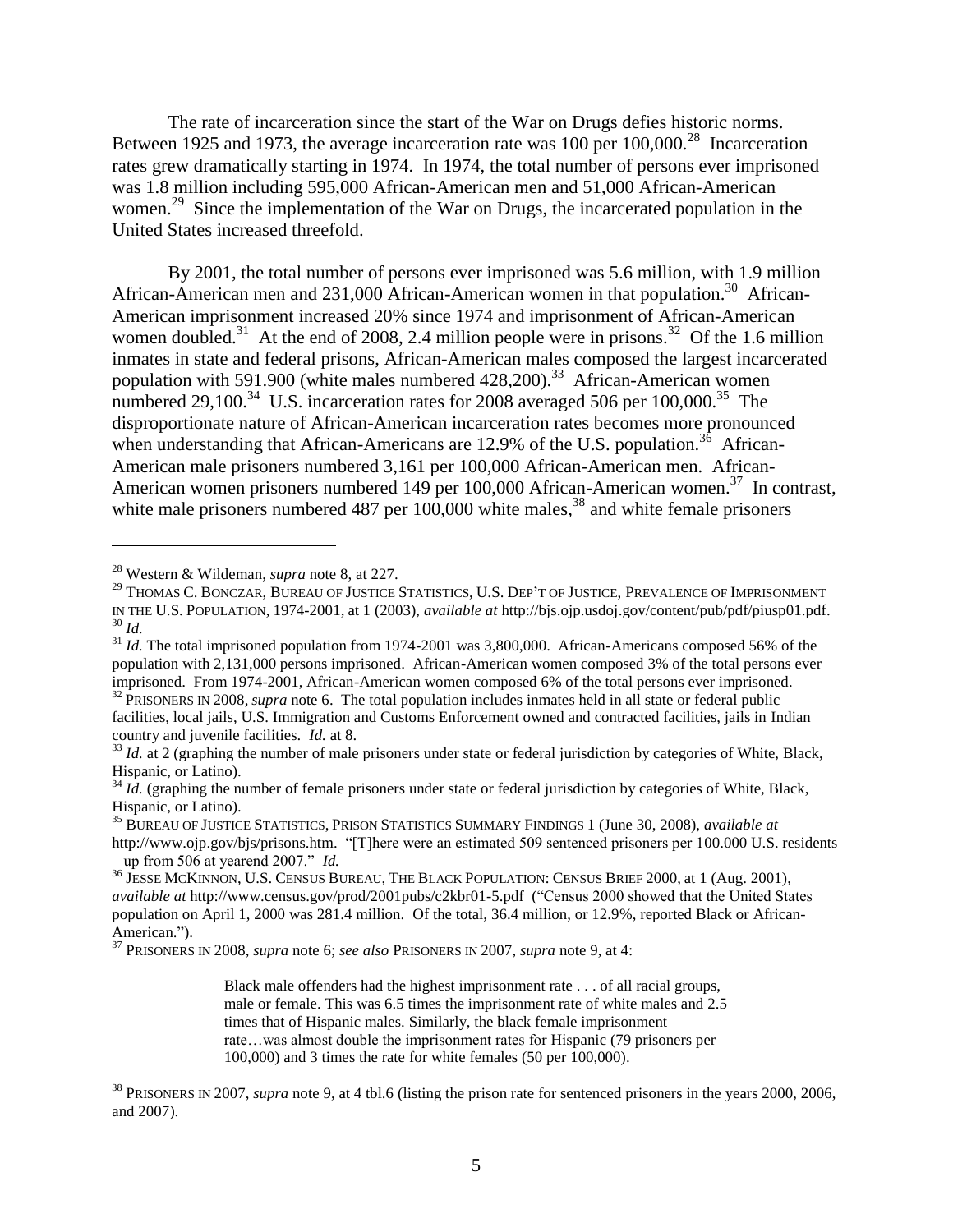numbered 50 per 100,000 white females.<sup>39</sup> At particular points in the historic arc of the War on Drugs, African-American men and women became the most incarcerated populations in the United States. "Women in Prison," a Department of Justice Report published in 1991, noted that women who were most likely in prison were black, aged 25 to 34, unemployed at the time of arrest, high school graduates or holders of a GED with some college, and were never married.<sup>40</sup> As the number of incarcerated African-Americans declines from historic highs in the 1990s, the challenge and focus shifts to life after prison, reuniting with family and reentry into community life.

#### B. Reentry Policy and Challenges

<span id="page-6-1"></span><span id="page-6-0"></span>1. Sentencing Policy

Certain facets of reentry have changed since the implementation of the War on Drugs. The changes in sentencing philosophy directly influenced thousands of offenders facing reentry. One such change was the shift away from indeterminate sentencing, which had received heavy criticism from critics on the left and right. $41$  The left found that too much judicial discretion distorted justice.<sup>42</sup> Critics from the right believed that indeterminate sentences were too low and wanted proportional punishment.<sup>43</sup> By 1998, 17 states created sentencing commissions that designed sentencing grids that significantly restrained judicial discretion.<sup>44</sup> Mandatory minimum sentences were enacted in all 50 states.<sup>45</sup> Twenty-four states enacted three-strikes laws.<sup>46</sup>  $^{47}$ Forty states enacted truth in sentencing laws, requiring offenders serve a minimum of 50% of their sentence.<sup>48</sup> Some states required violent offenders to serve 85% of their sentence.<sup>49</sup>

<span id="page-6-2"></span>These changes in sentencing policy created larger prison populations serving longer sentences.<sup>50</sup> The change also meant parole boards made fewer release decisions. The adoption of truth in sentencing statutes not only removed discretion from parole boards, but increased

<sup>39</sup> *Id.*

<sup>40</sup> TRACY L. SNELL, BUREAU OF JUSTICE STATISTICS, WOMEN IN PRISON: SURVEY OF STATE PRISON INMATES, 1991, 2 (March 1994), *available at* http://bjs.ojp.usdoj.gov/index.cfm?ty=pbdetail&iid=1073[hereinafter WOMEN IN PRISON].

<sup>41</sup> Jeremy Travis & Joan Petersilia, *Reentry Reconsidered: A New Look at an Old Question*, 47 CRIME & DELINQ. 291, 294 (2001) (describing the characteristics of women in prison).

<sup>&</sup>lt;sup>42</sup> *Id.* ("Liberal critiqued indeterminate sentencing by judges and discretionary release decisions by parole boards as presenting opportunities for distortions of justice.")

 $43$  *Id.* ("The criticism from the right was equally fierce. The imposition of indeterminate sentences, with low minimum and high maximum prison terms, was criticized as a fraud on the public.") <sup>44</sup> *Id.*

<sup>45</sup> *Id.*

<sup>&</sup>lt;sup>46</sup> *Id.* (noting that 24 states have lengthened prison terms for repeat offenders as a result of three-strikes laws).

<sup>47</sup> *See* Nakima Levy-Pounds, *Beaten by the System and Down for the Count: Why Women of Color and Children Don"t Stand a Chance Against U.S. Drug Sentencing Policy*, 3 U. ST. THOMAS L. J. 462, 488-93 (2006) (examining the severe obstacles facing convicted female drug offenders after incarceration).

<sup>48</sup> *See* Travis & Petersilia, *supra* note [41,](#page-6-0) at 294-95.

<sup>&</sup>lt;sup>49</sup> *Id.* at 295 (recognizing that of the 40 states having truth-in-sentencing laws, 27 states and the District of Columbia require violent offenders to serve at least 85% of their sentences in prison).

<sup>50</sup> *See* Nunn, *supra* not[e 24,](#page-4-0) at 399 (discussing how the "cumulative effect" of new sentencing policies from the War on Drugs has been an increase in the proportion of convicted drug dealers sentenced to prison and an increase in the length of their sentences).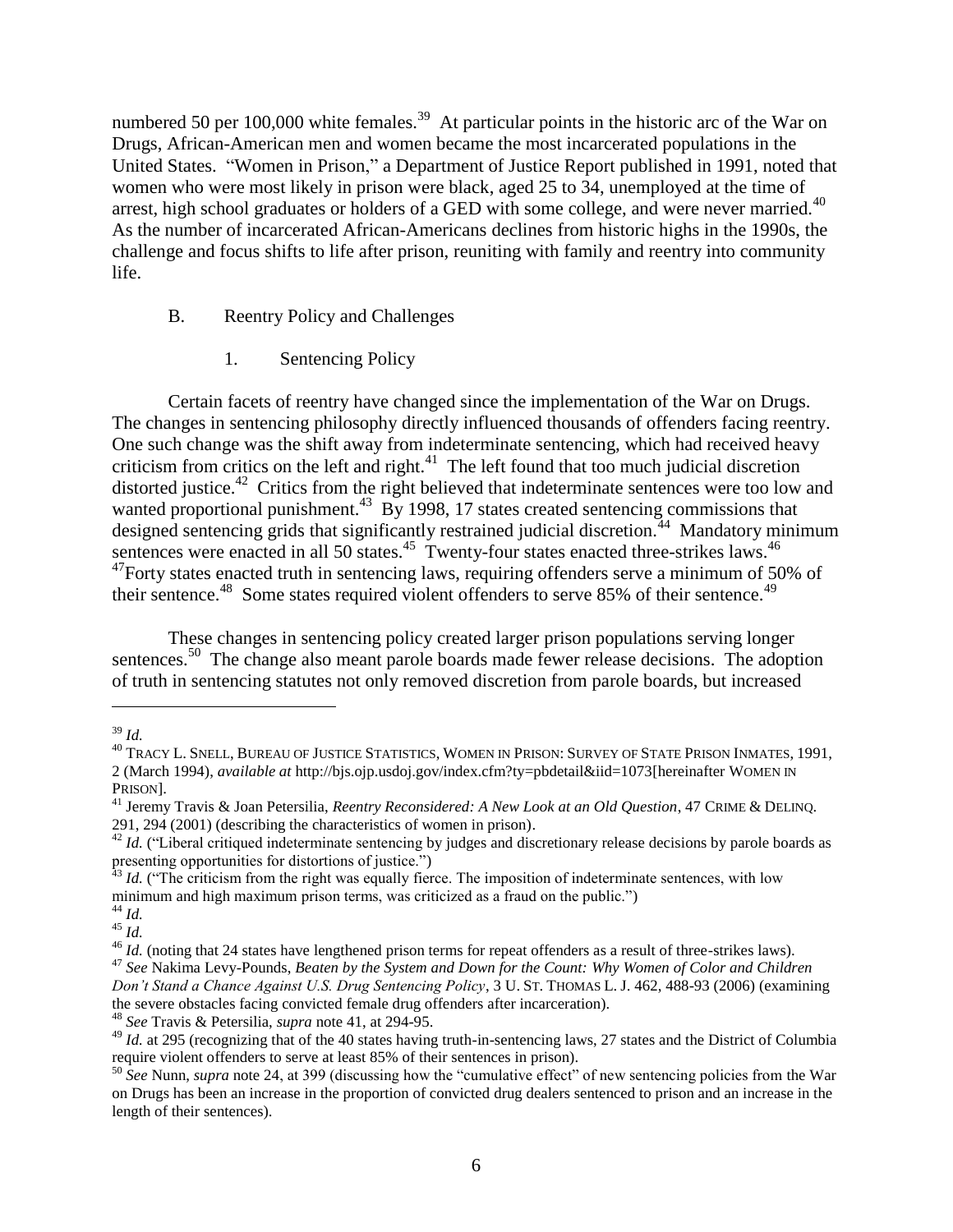caseloads for parole officers.<sup>51</sup> The nature of parole supervision shifted from a rehabilitation model to that of law enforcement.<sup>52</sup> The introduction of surveillance technology, including electronic monitoring, provided enhanced capacity to detect violations and increased parole revocations. In 1985, 70% of parolees successfully completed supervision. By 1997, the completion rate plummeted to  $44\%$ <sup>53</sup> Successful reentry and reintegration back into communities is not the norm.

Reentry is a difficult process for ex-offenders. States offer little to no assistance in the transition from prison to community.<sup>54</sup> Reentry programs generally should contain substance abuse counseling, education, job readiness training, and access to community resources.<sup>55</sup> In reality, offenders are given a small stipend, ranging from \$25 to \$200.<sup>56</sup> After which, they are mostly left to fend for themselves, and typically return to the communities that became the initiator of their criminal behavior.

Offenders face many additional challenges upon returning to their communities. A majority of prisoners are released into major metropolitan areas, which makes reintegration difficult.<sup>57</sup> They are released into communities with minimal treatment, few skills, little exposure to the work world, and little planning for transitioning from prison to community.<sup>58</sup> These issues are compounded because offenders are returning to neighborhoods that are already facing economic disadvantages. Research has found that high rates of returning offenders destabilize communities. Todd Clear and Dina Rose indicate that high incarceration rates and return rates may disrupt a community's social network, affecting family formation, reducing informal social control of children and income to families, and lessening ties amongst residents.<sup>59</sup>

#### 2. Reentry and African-American Women

 $\overline{a}$ 

Reentry can be particularly difficult for female offenders because of their particularized needs. Female offenders form a complex population who require gender based services and treatment, and often have suffered from harsher social and economic circumstances than male

<sup>51</sup> *See* Travis & Petersilia, *supra* note [41,](#page-6-0) at 295 (asserting that the widespread adoption of truth-in-sentencing statutes will make release by parole board decisions "a vestige of a bygone era.").

<sup>&</sup>lt;sup>52</sup> *Id.* at 298 (noting that recent surveys of parole officers have shown that the law enforcement function of parole has been prioritized, rather than the rehabilitative functions).

<sup>&</sup>lt;sup>53</sup> *Id.* (finding that the rate of parole violations has "increased significantly over recent years.").

<sup>54</sup> James Austin, *Prisoner Reentry: Current Trends, Practices and Issues*, 47 CRIME & DELINQ. 314, 326 (2001) ("[I]n general, most inmates are released directly from the facility in which they are presently housed with no concerted effort to initiate a reentry process.").

<sup>&</sup>lt;sup>55</sup> *Id.* (noting that the content of reentry programs "almost always" includes exposure to education, job readiness, substance abuse counseling, and information on resources available in the community from various agencies). <sup>56</sup> *Id.* ("All inmates receive a minimal level of financial support that ranges from \$25 to \$200 plus clothing and bus fare to some location within the state.")

<sup>57</sup> Travis & Petersilia, *supra* note [41,](#page-6-0) at 300 (suggesting that release into disadvantaged neighborhoods can alter the social framework).

<sup>&</sup>lt;sup>58</sup> *Id.* (identifying the "inescapable conclusion" that the price society has paid for prison expansion is a decline in preparation for prisoners' return to the community).

<sup>59</sup> Todd Clear & Dina Rose, *Incarceration and the Community: The Problem of Removing and Returning Offenders*, 47 CRIME & DELINQ. 335 (2001); *see also* Travis & Petersilia, *supra* not[e 41,](#page-6-0) at 301.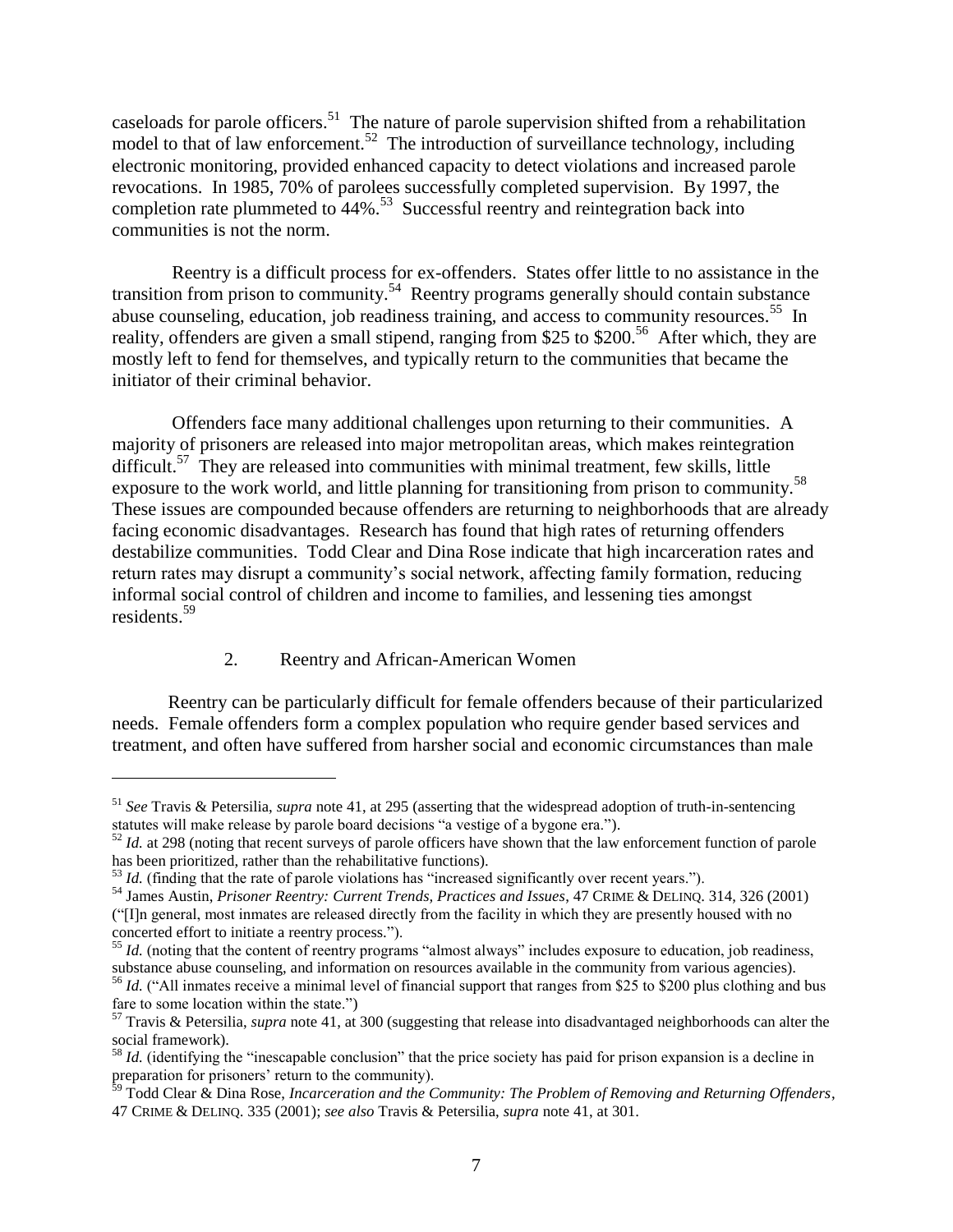<span id="page-8-0"></span>offenders before being incarcerated. Only about 40% of women reported that they were working prior to being incarcerated.<sup>60</sup> Almost 30% of women offenders reported receiving welfare assistance prior to being arrested.<sup>61</sup> Moreover, 60% of female offenders admitted to using drugs prior to their offense, and 40% admitted using on the day of offense.<sup>62</sup> Forty-four percent of women offenders report being either physically or sexually abused and 69% reported the abuse took place before the age of 18. 63

Reentry services for women must focus on specific issues that male offenders do not encounter. Physical and sexual abuse, along with the prevalence of drug and alcohol abuse make reintegration difficult unless services are available. The recidivism rate for women offenders averages 45%.<sup>64</sup> Only 11% of women offenders were successfully discharged from parole.<sup>65</sup> African-American women in particular face even greater challenges. African-American female offenders are seven times more likely to be incarcerated over their lifetime than white women.<sup>66</sup> African-American children are "seven and a half times more likely than white children" to have an incarcerated parent.<sup>67</sup> HIV rates for incarcerated African-American women are higher than for white or Latino women.<sup>68</sup> The intersectionality of race, gender, and criminal background compounds reentry and reintegration issues for African-American women.

II. Intersectionality and Problems of Reentry for African-American Women Offenders

<span id="page-8-1"></span>A. Intersectionality and African-American Women Offenders

 $\overline{a}$ 

Kimberle Crenshaw identifies the unique, and often ignored, political and social position that African-American women endure by being neither white women nor African-American men.<sup>69</sup> Crenshaw explicates the intersectionality of race and gender:

<sup>60</sup> LAWRENCE A. GREENFIELD & TRACY L. SNELL, BUREAU OF JUSTICE STATISTICS, WOMEN OFFENDERS 8 (1999), *available at* http://www.ojp.usdoj.gov/bjs/pub/pdf/wo.pdf [hereinafter WOMEN OFFENDERS] (contrasting with the statistic that almost 60% of male inmates had fulltime employment before being arrested).

 $61$  *Id.* (distinguishing from the figure that under 8% of male inmates received welfare before incarceration).

<sup>&</sup>lt;sup>62</sup> Female offenders report higher usage of drugs and alcohol during the time of their arrest than male offenders. *Id.* at 9 (comparing with the statistic that 32% of male inmates reported using drugs during their commission of the crime).

 $^{63}$  *Id.* at 8 (announcing that, in addition, 44% of women offenders reported sexual assault during their lives).

<sup>&</sup>lt;sup>64</sup> WOMEN OFFENDERS, *supra* note [60,](#page-8-0) at 11 ("Overall, about 45% of women for whom parole supervision was ended in 1996 were returned to prison or had absconded.").

<sup>&</sup>lt;sup>65</sup> *Id.* ("In 1996, women accounted for about 11% of successful discharges from parole and 8% of unsuccessful parole terminations.")

<sup>&</sup>lt;sup>66</sup> *Id.* ("The estimates further show that about 5 out of 1,000 white women, 36 out of 1,000 black women, and 15 out of 1,000 Hispanic women will be subjected to imprisonment during their lifetime.")

<sup>67</sup> LAUREN E. GLAZE & LAURA M. MARUSCHAK*,* BUREAU OF JUSTICE STATISTICS, PARENTS IN PRISON AND THEIR MINOR CHILDREN 2 (2008), *available at* http://www.ojp.usdoj.gov/bjs/pub/pdf/pptmc.pdf [hereinafter PARENTS IN PRISON].

<sup>68</sup> WOMEN AND HIV/HEPATITIS FACT SHEET, WOMEN IN PRISON PROJECT, CORR. ASS'N OF N.Y. 2 (2008), *available at* 

http://www.correctionalassociation.org/publications/download/wipp/factsheets/HIV\_Hep\_C\_Fact\_Sheet\_2009\_FIN AL.pdf [hereinafter WOMEN AND HIV].

<sup>69</sup> *See* Crenshaw, *supra* note [14;](#page-3-0) *see also* Jennifer C. Nash, *From Lavender to Purple: Privacy, Black Women and Feminist Legal Theory*, 11 CARDOZO WOMEN'S L.J. 303, 308 (2005). Nash explains the dearth of diversity in prior waves of feminist thought by stating that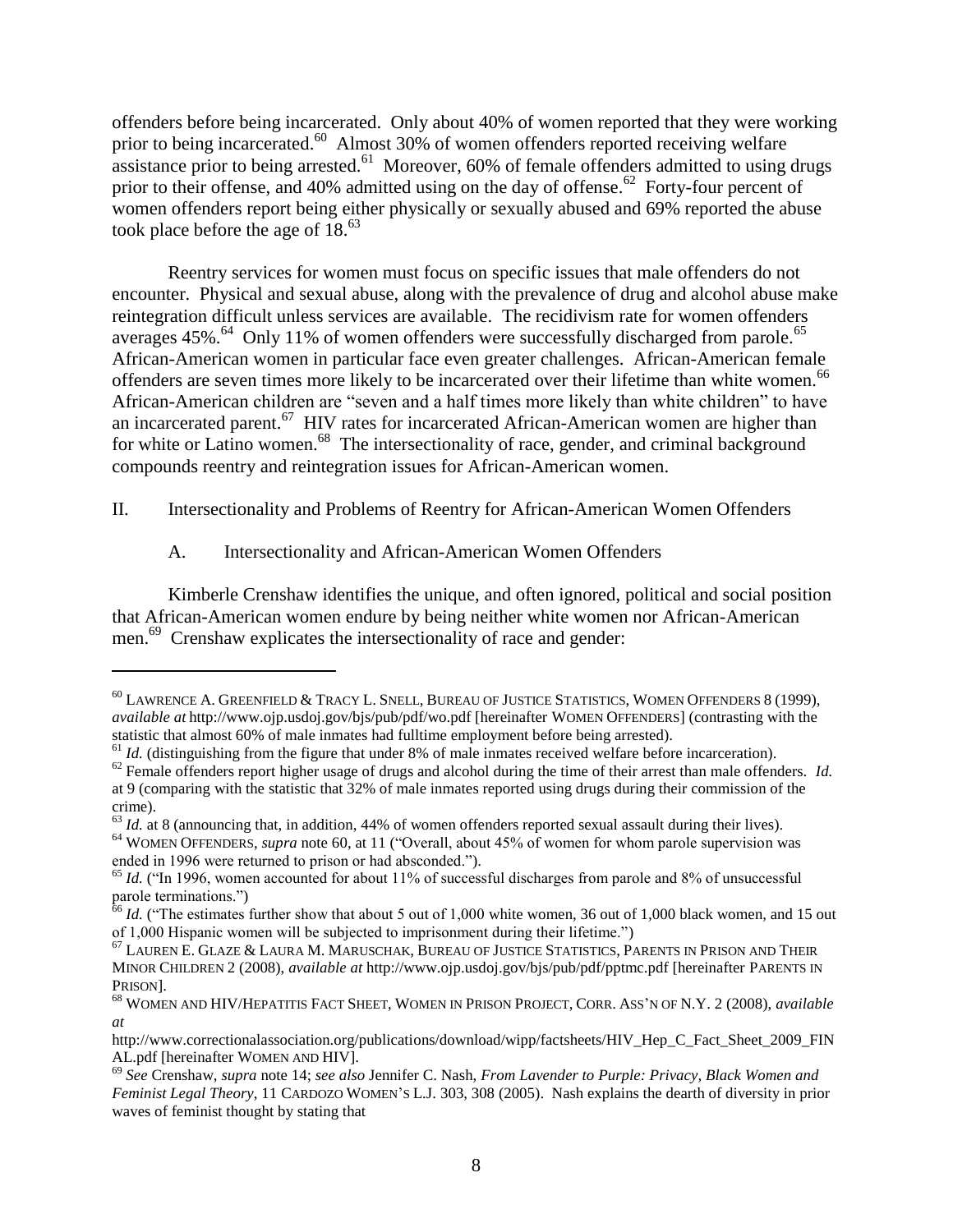[T]he experiences Black women face are not subsumed within the traditional boundaries of race or gender discrimination as these boundaries are currently understood, and … the intersection of racism and sexism factors into Black women's lives in ways that cannot be captured wholly by looking at the race or gender dimensions of those experiences separately.<sup>70</sup>

The praxis of intersectionality becomes palpable by viewing the lives of African-American women through the prism of incarceration and reentry.

Over 7.3 million persons are serving prison sentences or are under community supervision.<sup>71</sup> Race and gender do not serve as identifiers in serving offender populations. The current system subsumes thousands of African-American women offenders into the prison population without consideration for the inimitable traits that make circumstances for African-American women more difficult. The African-American community, and African-American women in particular, have unique needs in the areas of family and health care that are not taken into consideration by current reentry systems.<sup>72</sup>

African-American children have become the face of the child welfare system. They are more likely than white or Latino children to have a parent who is incarcerated.<sup>73</sup> They are also more likely to be in foster care and remain in foster care longer than white or Latino children.<sup>74</sup> African American families suffer systemic problems that are compounded by the health care problems of African American women.

<span id="page-9-0"></span>We currently inhabit a "post-feminist" or "third wave feminist" cultural moment. A moment that is ostensibly marked by multiculturalism, diversity, and racial and ethnic plurality. Nevertheless, the second-wave feminist critique remains a potent one as there continues to be a dearth of meaningful feminist scholarship that integrates and draws on the voices, narratives, and experiences of women of color.

#### *Id.*

 $\overline{a}$ 

<sup>70</sup> Crenshaw, *supra* note [14,](#page-3-0) at 1244.

<sup>71</sup> LAUREN GLAZE & THOMAS P. BONCZAR, PROBATION AND PAROLE IN THE UNITED STATES, 2007 STATISTICAL TABLES 1 (2008), *available at* http://www.ojp.usdoj.gov/bjs/pub/pdf/ppus07st.pdf (detailing the number of incarcerated individuals and the corresponding percentages compared to the total United States population from 2000 to 2007).

<sup>72</sup> See Margaret E. Finzen, *Systems of Oppressions: The Collateral Consequences of Incarceration and their Effects on Black Communities*, 12 GEO. J. ON POVERTY L. & POL'Y 299 (2005); *see also* Michael G. Vaughn et al., *Variations in Mental Health Problems, Substance Abuse, and Delinquency Between African American and Caucasian Juvenile Offenders: Implications for Reentry Services*, 52 INT'L J. OFFENDER THERAPY & COMP. CRIMINOLOGY 311 (2007).

<sup>73</sup> PARENTS IN PRISON, *supra* note [67,](#page-8-1) at 2 (breaking down the percentages of how likely children of different races have parents in *jail*).

<sup>74</sup> U.S. GOV'T ACCOUNTABILITY OFFICE, AFRICAN-AMERICAN CHILDREN IN FOSTER CARE: ADDITIONAL HHS NEED TO HELP STATES REDUCE THE PROPORTION IN CARE, H.R. Rep. No. 07-816 (2007) [hereinafter GAO REPORT] (reporting to the Chairman of the Committee on Ways and Means about the effects that poverty has on African-American children in foster care and potential strategies aimed at combating this problem).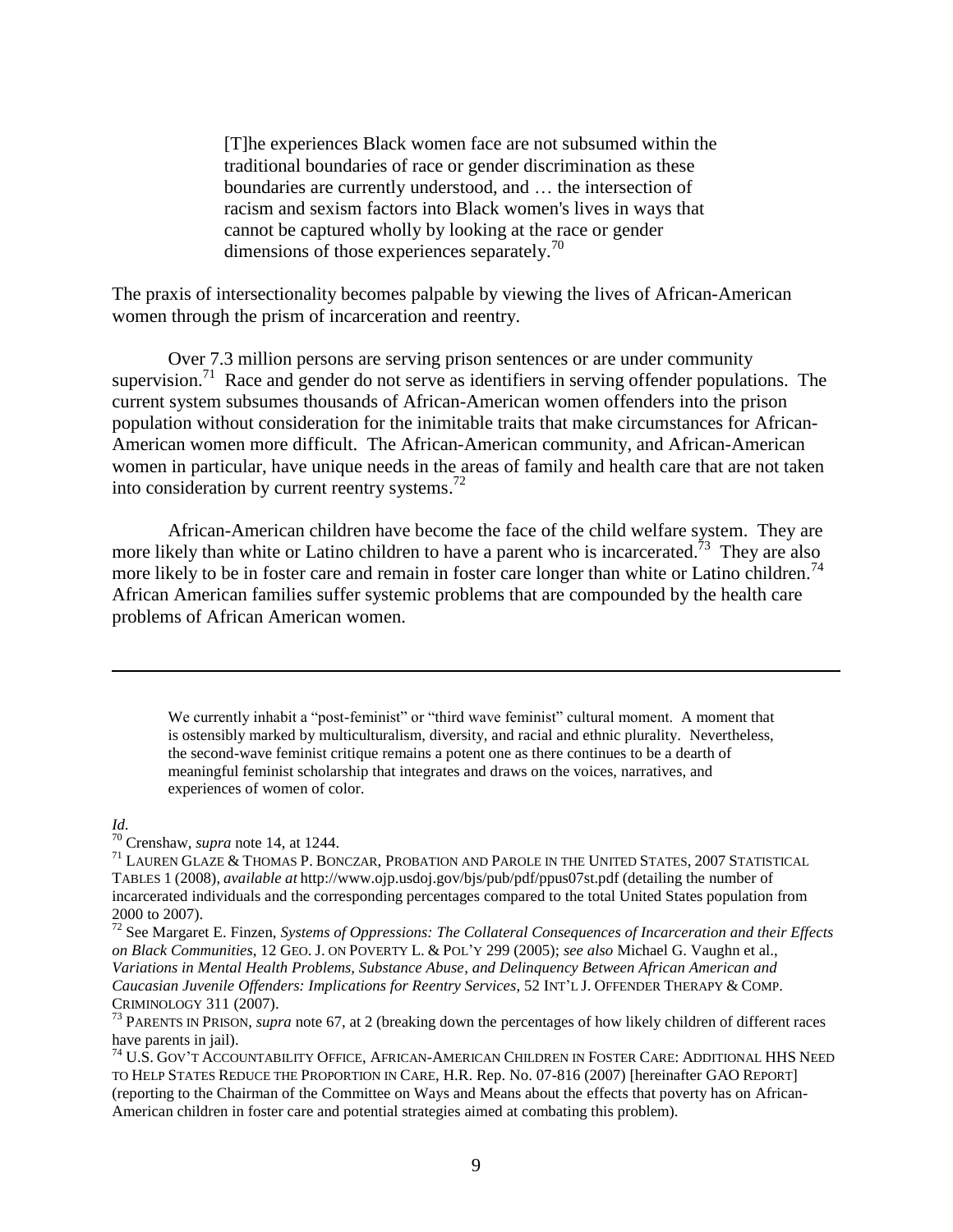Women who are incarcerated are exceptionally vulnerable to becoming HIV+ due to their poverty and their time in jail.<sup>75</sup> AIDS has become the number one killer of African-American women between the ages of 25 and  $34<sup>76</sup>$  Compounding the problem is a generation of African-American men who are not present in the community to assist in child rearing and provide income for the home.<sup>77</sup> African-American women have this extra burden that white and Latino women do not face. Incarceration effects employment, wages, community attachment and other factors that bind a family to a community and to each other.<sup>78</sup> Reentry services do not account for the additional complexities of African-American women who not only suffer the aftermath of incarceration but face the additional consequences of mass incarceration that destabilize the African-American community.

B. African-American Offenders and Reentry Issues

 $\overline{a}$ 

<span id="page-10-0"></span>1. African-Americans and the Child Welfare System

African-American children are overrepresented in most states' foster care systems. African-American children make up less than 15% of the children in the United States but represented 27% of the children entering foster care and 34% of the children remaining in foster care.<sup>79</sup> Thirty-three states cite poverty as the reason for children being placed in foster care.<sup>80</sup> African-Americans are four times more likely than other Americans to live in poverty.<sup>81</sup> Poverty leaves children vulnerable to abuse and neglect.<sup>82</sup> However, poverty alone does not explain the large number of African-American children in the foster care system.<sup>83</sup> Bias, cultural misunderstandings, and distrust between child welfare decision makers and families also

<sup>75</sup> *See* Gloria J. Browne-Marshall, *To Be Female, Black, Incarcerated and Infected with HIV/AIDS: A Socio-legal Analysis,* 41 No. 1 CRIM. L. BULL. art 3 (2005) (discussing the relationship between the rise in HIV+ infections in Black women and the rise in the incarceration rate of Black women).

<sup>76</sup> The Office of Minority Health, *HHS Fact Sheet: Minority Health Disparities at a Glance*, U.S. DEP'T OF HEALTH & HUMAN SERVS. (Dec. 7, 2007), http://www.omhrc.gov/templates/content.aspx?ID=2139 (reporting on the high rate of disease and illness experienced by African-Americans in comparison to other races as of December 2007).

<sup>77</sup> *See* PRISONERS IN 2007, *supra* note [9,](#page-2-1) at 4 (showing the incarceration rates of individuals based on gender and race); *see also* Western & Wildeman, *supra* note [8,](#page-2-0) at 233 (detailing how mass incarceration not only affects men, but also the women and children left behind to cope with incarcerated partners and parents).

<sup>78</sup> *See* Roberts, *supra* note [7,](#page-1-2) at 1282 (detailing how incarceration damages social networks and has other effects upon the community).

<sup>79</sup> GAO REPORT, *supra* note [74,](#page-9-0) at 7 (indicating the percentages of African-American children in foster care). <sup>80</sup> *Id.* at 9 (showing the number of states that reported a correlation between high poverty rates and the disproportionate number of Black children entering foster care).

 $^{81}$  *Id.* at 4 (discussing the correlation that exists between minorities and families living below the poverty level).

<sup>82</sup> *See* Robert Wexler, *Take the Child and Run: Tales from the Age of AFSA*, 36 NEW ENG. L. REV. 129, 132 (2001). Wexler argues that poverty should not be confused with neglect. *Id.* He contends that there are financial incentives for states to remove children from parents. The National Commission on Children found that children often are removed from their families "prematurely or unnecessarily" because federal aid formulas give states "a strong financial incentive" to do so rather than provide services to keep families together. *Id.* Indeed, state laws make the confusion of poverty with neglect almost inevitable, by "defining in" almost every poor family. *Id.*

<sup>83</sup> *See* Antoinette Greenaway, *When Neutral Policies Aren"t So Neutral: Increasing Incarceration Rates and the Effect of the Adoption and Safe Families Act of 1997 on the Parental Rights of African-American Women*, 17 NAT'L BLACK L.J. 247, 254 (2004) (discussing the many challenges that face African-American parents in America today).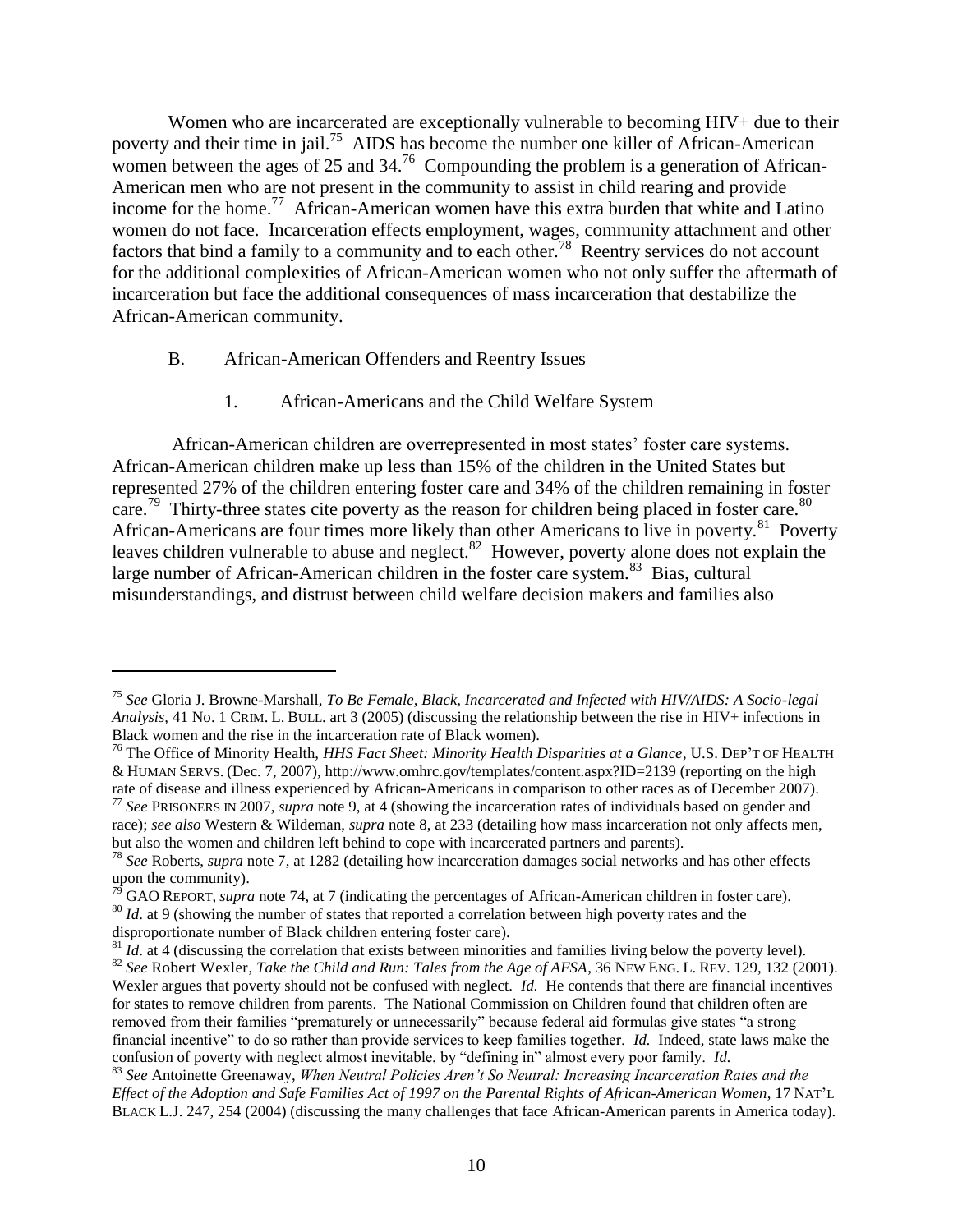contribute to the removal of children.<sup>84</sup> Additionally, once children are removed from their homes, African-American children are likely stay in foster care longer than white or Latino children.<sup>85</sup>

Child welfare agencies have problems providing services such as substance abuse treatment and subsidized housing, contributing to longer stays for children and delaying or denying the ultimate goal of family reunification.<sup>86</sup> Once children are removed from their homes, it becomes harder for them to be reunified due to the passage of the Adoption and Safe Families Act (ASFA) of 1997.<sup>87</sup> ASFA requires expedited timelines to place children in permanent homes whether through reunification or adoption or guardianship and termination of parental rights.<sup>88</sup> Prior to the passage of ASFA, parents had up to 18 months for reunification with their children.<sup>89</sup> However, ASFA lowered this threshold to 12 months to keep children from lingering in foster care.<sup>90</sup> If children are in foster care for 15 of the most recent 22 months, a petition to terminate parental rights must be filed.<sup>91</sup>

African-American children are the largest population of children with incarcerated parents. Of the 1.7 million children who have parents in custody, 767,400 are African-American.<sup>92</sup> Incarceration threatens the parental rights of these African-American women. The average sentence female offenders serve exceeds the timelines set by ASFA. Women serve an average sentence of 44 months for drug offenses and 54 months for property offenses.  $93$ Incarcerated women, therefore, face the continual threat of termination of their parental rights unless the children are placed with a spouse or relative.

Nakima Levy-Pounds noted how the vicious cycle of poverty, addiction, and incarceration leads formerly incarcerated mothers to permanently lose their children.<sup>94</sup> Once African-American mothers are sentenced to prison, the clock begins to run for the purposes of ASFA guidelines.<sup>95</sup> ASFA has failed in preventing children of color from languishing in the

<sup>&</sup>lt;sup>84</sup> *See id.* at 258 (noting that racial discrimination and unfair biases against African-American women by governmental agencies affect their rights as parents).

<sup>&</sup>lt;sup>85</sup> See id. at 254-55 (explaining the hurdles that African-American mothers face when trying to be reunited with their children).

<sup>86</sup> *See id.* at 258 (stating the deficiencies that exist in the administration of ASFA).

<sup>87</sup> *See generally* Adoption and Safe Families Act, 42 U.S.C. § 675 (2006).

<sup>88</sup> *See* GAO REPORT, *supra* note [74,](#page-9-0) at 10 (noting the effects the enactment of ASFA had on adoption, guardianship and parental rights).

<sup>&</sup>lt;sup>89</sup> *Id.* at 11 (stating the requirements of ASFA).

<sup>&</sup>lt;sup>90</sup> *Id.* (examining the requirements of ASFA that require a permanency hearing no later than 12 months after the child enters foster care).

 $91$  *Id.* (showing the requirement that states must file a petition to terminate parental rights for children who have been in foster care for 15 of the most recent 22 months).

<sup>&</sup>lt;sup>92</sup> PARENTS IN PRISON, *supra* not[e 67,](#page-8-1) at 2 (examining the number of African-American parents in prison in 2007). <sup>93</sup> WOMEN IN PRISON, *supra* note [40,](#page-6-1) at 4 (charting the median sentence length in months for state female prison inmates).

<sup>94</sup> *See* Levy-Pounds, *supra* not[e 47,](#page-6-2) at 488-89.

<sup>95</sup> States are as aggressive as the ASFA in seeking to terminate the rights of incarcerated parents. *See* TEX. FAM. CODE ANN. § 161.001(1)(Q) (West 2009) (stating that the court may order termination of parent-child relationship if the court finds by clear and convincing evidence that the parent has knowingly engaged in criminal conduct resulting in a conviction, has been incarcerated for more than two years, and it is deemed to be in the child's best interest); s*ee also* Erica D. Benites, *In Defense of the Family: An Argument for Maintaining Parental Rights of*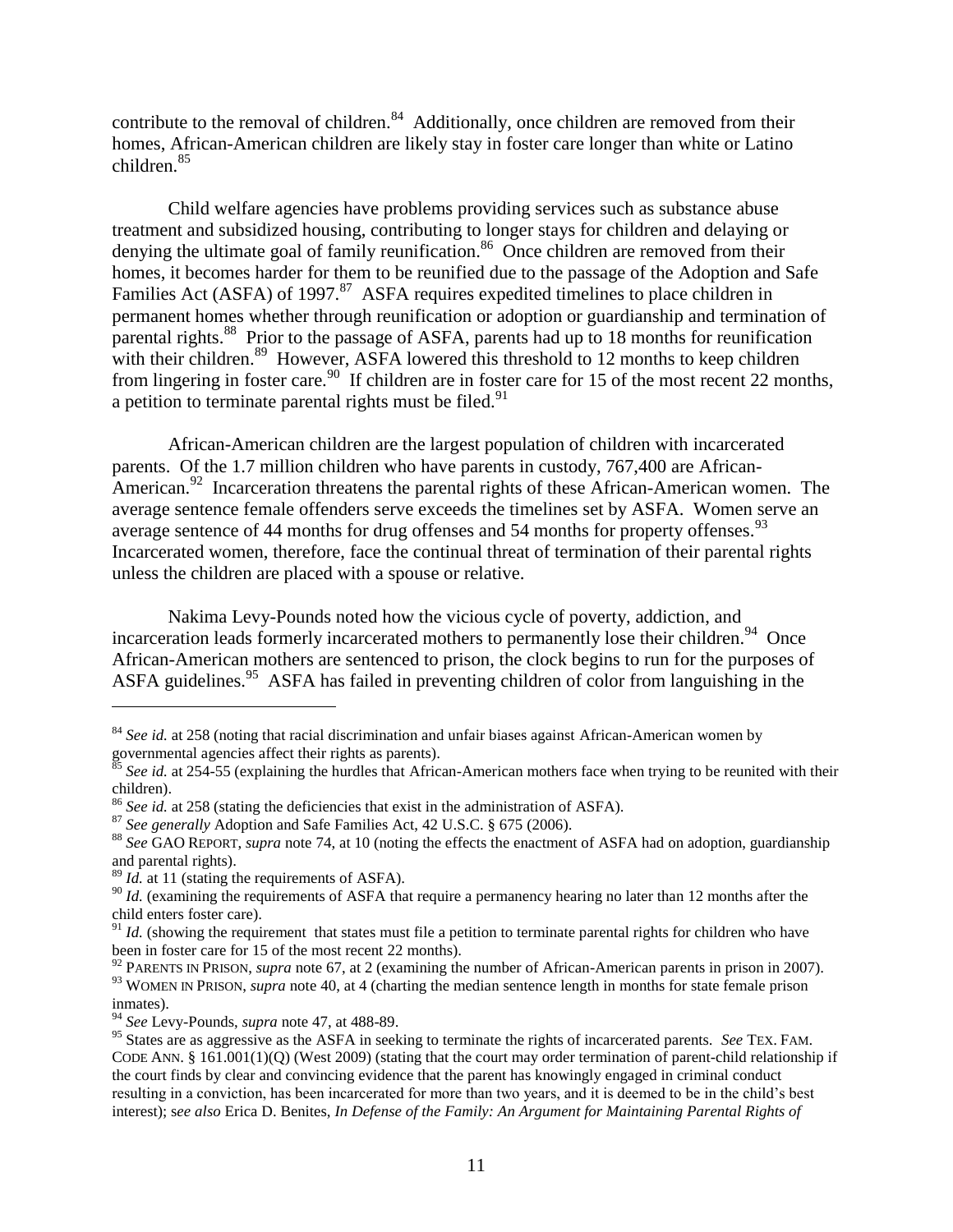foster care system or losing their families. ASFA timelines have permanently severed ties of tenuous families when the mother fails reunification requirements and parental rights are severed.<sup>96</sup> Children removed from their parents by ASFA become permanent wards of the state.<sup>97</sup> Children of color who become long-term foster placements suffer what is termed "foster care drift."<sup>98</sup>

#### 2. Health and Incarcerated African-American Women

Women who are incarcerated and released have greater need for social service intervention. African-American and Latino women are the predominant incarcerated population, while white women are the predominant probationary population.<sup>99</sup> Incarcerated women may require a variety of forms of assistance. They admit to histories of sexual and physical abuse at levels that exceed societal averages. Over half the women in state prisons admit to having been physically or sexually abused.<sup>100</sup> Sixty percent of women in state prisons admit to having abused drugs before being arrested.<sup>101</sup> Over  $30\%$  admit committing the criminal offense that led to their imprisonment to support their drug habit.<sup>102</sup> In prison, treatment for their drug addiction is not readily available. Federal funding earmarked for treatment in state prisons has not reached the offenders. Only 10% of inmates surveyed (male and female) reported participating in professional substance abuse treatment since admission.<sup>103</sup> Research shows that in-prison drug

 $\overline{a}$ 

Although ASFA's general principles make sense for children, its specific provisions fail to protect children's interests. In some instances, Congress appears to have been unable to see important distinctions among children. In other cases, Congress may have seen children's interests but preferred, notwithstanding its rhetoric, to favor certain parental needs or cultural ideologies. Whatever the causes of these failures, their effect on children is negative.

*Incarcerated Women in Texas,* 3 SCHOLAR 193, 196 (2001) (explaining the two year incarceration rule in the Texas Family Code regarding parental rights).

<sup>96</sup> *See* Wexler, *supra* note [82,](#page-10-0) at 129-30 (arguing that overzealous child welfare agencies remove children for reasons of poverty instead of neglect, that the foster care system is unsafe, and that ASFA has hurt other formally effective programs that were attempting to keep families together).

<sup>97</sup> *Id* at 135.

<sup>98</sup> *See* Robert Gordon, *Drifting Through Byzantium: The Promise and Failure of the Adoption and Safe Families Act of 1997*, 83 MINN. L. REV. 637, 639 (1999). Gordon explores the original intent of ASFA and how it failed to meet the basic needs of children languishing in foster care. *Id.*

*Id.* at 657; *see also* Robert E. Lee & Michael T. Lynch, *Combating Foster Care Drift: An Ecosystemic Model for Neglect Cases*, 20 CONTEMP. FAM. THERAPY 351, 353 (1998) (stating that when biological parents fail to engage in actions necessary to get their children back from foster care, all parties involved suffer from foster care drift).

<sup>99</sup> *See* WOMEN IN PRISON, *supra* note [40,](#page-6-1) at 2 (noting that a woman in state prisons in 1991 was most likely to be black, as blacks comprised 46% of state female prison inmates).

<sup>&</sup>lt;sup>100</sup> *Id*. at 5 (stating that more than four in every ten women reported that they had been abused before entering prison).

<sup>&</sup>lt;sup>101</sup> *Id.* at 7 (charting that 65.3% of state female prison inmates reported that they used drugs regularly).

<sup>&</sup>lt;sup>102</sup> *Id.* (noting that 23.9% of state female prison inmates reported that they committed their offense to get money to buy drugs).

<sup>103</sup> *See* Travis & Petersilia, *supra* note [41,](#page-6-0) at 302 (stating that 10% of state inmates reported participating in substance abuse treatment since their admission into prison, down from 25% in 1991).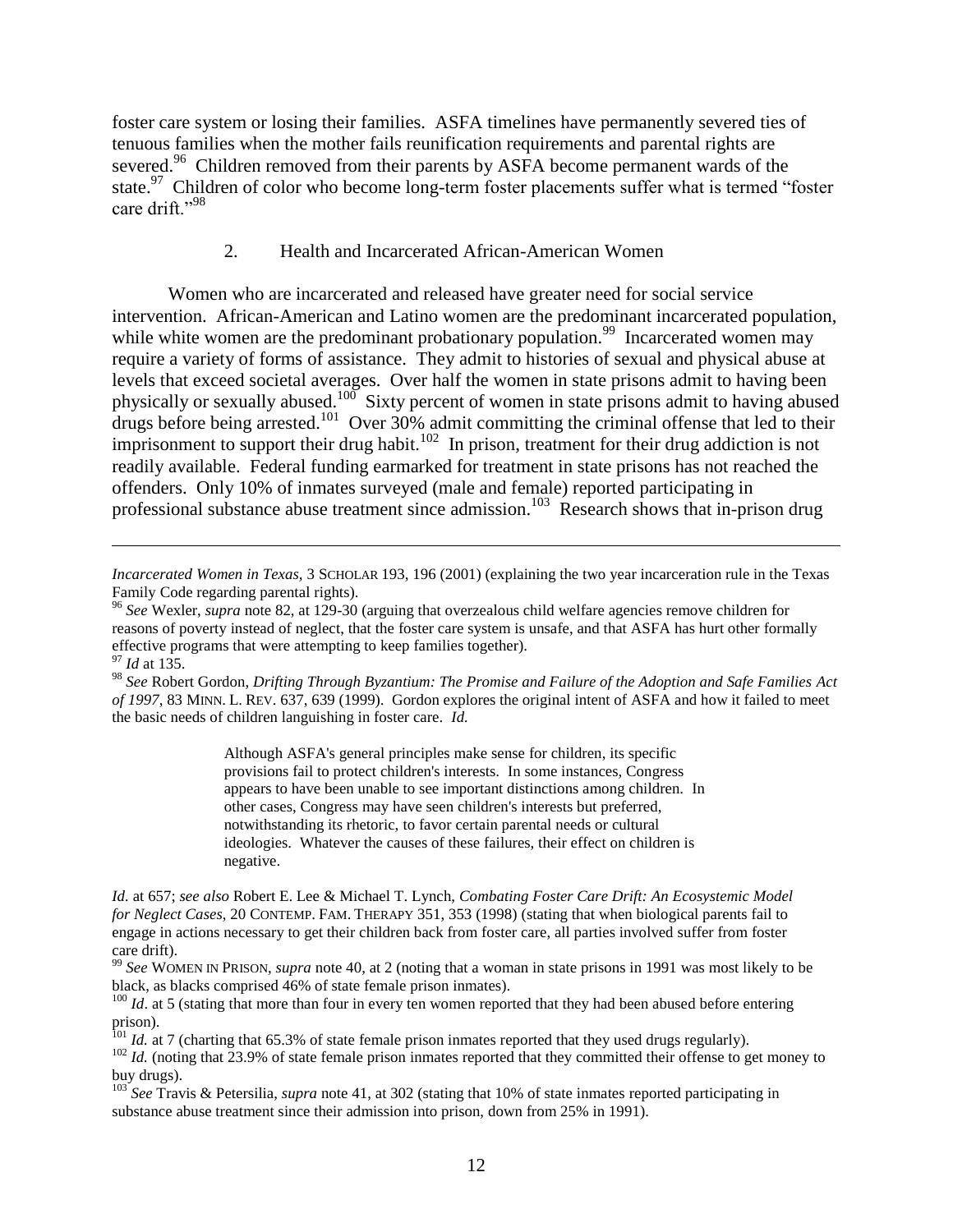treatment coupled with treatment in the post-release period significantly reduces both drug use and recidivism.<sup>104</sup>

Beth Ritchie conducted in-depth interviews with incarcerated women of color from lowincome communities about their needs upon reentry.<sup>105</sup> Ritchie found that substance abuse treatment was one of the most significant needs for women returning to their communities from prison.<sup>106</sup> Not only was the treatment needed but gender-specific treatment was a particular concern. Community based substance abuse treatments are most effective when they entail childcare and protection from sexual harassment as components of their program to assist formerly incarcerated women and prevent recidivism and relapse.<sup>107</sup>

#### 3. HIV+ Status

The Department of Justice estimates that 2.4% of the incarcerated women in state and federal prisons are either  $HIV+$  or have  $AIDS$ .<sup>108</sup> The Department of Justice does not break down these statistics by race. African-American women therefore become invisible in the race and gender categorization although as a population they suffer the greatest impact of an HIV+ diagnosis. The Centers for Disease Control and Prevention report that 64% of the nearly 127,000 women diagnosed with HIV/AIDS were African-American women.<sup>109</sup> Overrepresentation of HIV+ African-American women is magnified in the prison setting. Texas is a salient example of the disproportionate rate of HIV status among African-American women in state prisons. Of the HIV+ women in Texas prison, 22.8% were white, 72.4% were black, and 4.8% were Hispanic. It is a challenge for correctional facilities to provide healthcare for gender specific medical issues when they must also address the complex psychosocial issues such as depression, substance abuse, and prior physical and sexual abuse that impact the population.<sup>110</sup> If correctional facilities fail to address the complicated issues facing HIV+ women, treatment after reentry becomes all the more critical.

The stigma of HIV+ status and incarceration makes reentry and reintegration a tenuous objective for this particular group of African-American women. The immediate post-release period has been identified as involving a very high risk for mortality and few services are currently in place to ensure continuity of medical care on release.<sup>111</sup>

<sup>&</sup>lt;sup>104</sup> *Id.* at 303 (discussing that a significant body of literature supports the notion that in-prison drug treatment can, in conjunction with post-release treatment, significantly reduce further drug use).

<sup>105</sup> *See* Beth E. Ritchie, *Challenges Incarcerated Face as They Return to Their Communities: Findings from Life History Interviews*, 47 CRIME & DELINQ. 368, 371 (2001) (explaining how 42 interviews were conducted to assess the needs of the incarcerated women when they return to their low-income communities). <sup>106</sup> *Id.* at 372.

<sup>107</sup> *Id.*

<sup>108</sup> LAURA M. MARUSCHAK, BUREAU OF JUSTICE STATISTICS, HIV IN PRISONS, 2006 – STATISTICAL TABLES tbl.2 (2008), *available at* http://bjs.ojp.usdoj.gov/content/pub/html/hivp/2006/tables/hivp06t02.cfm.

<sup>&</sup>lt;sup>109</sup> CTRS. FOR DISEASE CONTROL & PREVENTION, U.S. DEP'T OF HEALTH & HUMAN SERVS., HIV/AIDS AMONG WOMEN 1 (Aug. 2008), *available at* http://www.cdc.gov/hiv/topics/women/resources/factsheets/pdf/women.pdf.

<sup>110</sup> Michelle Onorato, *HIV Infection Amongst Incarcerated Women*, 4 HEPP NEWS 1, 1 (2001), *available at* http://www.aegis.org/files/hepp/hepp2001-05.pdf.

<sup>111</sup> Nina Harawa & Adaora Adimora, *Incarceration, African-Americans and HIV: Advancing a Research Agenda*, 100 J. NAT'L MED. ASS'N 57, 60 (2008), *available at*

http://www.nmanet.org/images/uploads/Publications/OC5708.pdf.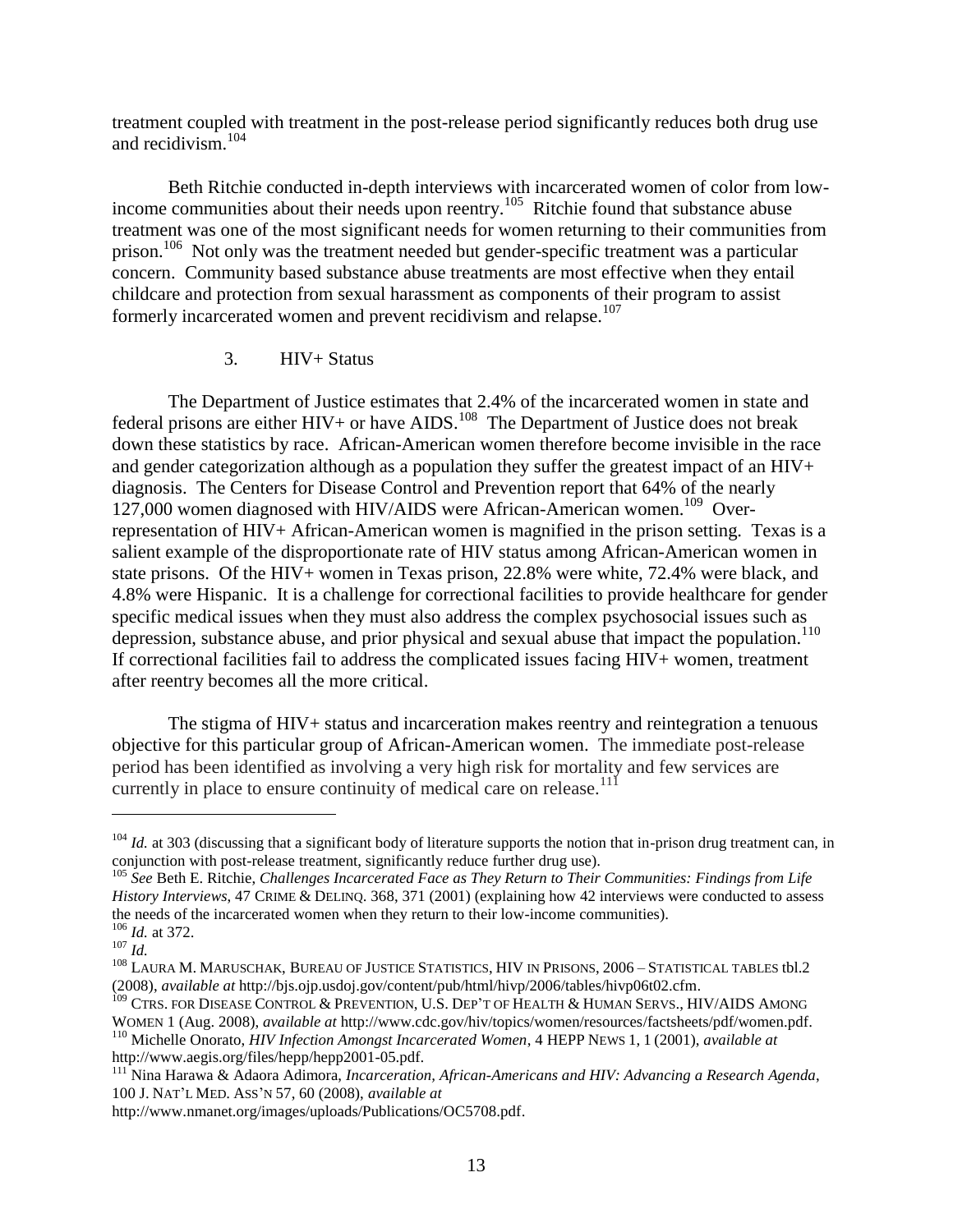#### C. Laws Frustrating Reentry

The War on Drugs created a tidal wave of legislation meant to socially and legally ostracize drug offenders. Enhanced, determinate prison sentences did not satisfy the rabid desire to demean drug users and offenders. Terminating avenues to public funding for welfare subsidies, education, and housing for persons with drug convictions became a mantra for Congress.<sup>112</sup> This type of legislation operated as a collateral attack on African-American women gaining freedom from prison by barring them from services critical to achieving successful social and legal reintegration.

African-Americans have the highest poverty rates of any racial or ethnic group at 24%.<sup>113</sup> The average income for African-American households is \$33,916, or 62% of the white median household income.<sup>114</sup> Poverty permeates nearly a quarter of the African-American population; the same population suffers from poor education, high unemployment and, high incarceration rates.<sup>115</sup> Drug offender status laws further stigmatize a population seeking to participate in society, and often leave little to no legitimate means for reintegration.

#### 1. Public Assistance

Landmark welfare reform legislation passed by the Clinton administration had severe consequences on public assistance eligibility for drug offenders. Under the Personal Responsibility and Work Opportunity Reconciliation Act (PRWORA), drug offenders are denied eligibility for public assistance for life.<sup>116</sup> PRWORA reduces benefits if a drug offender is part

- (a) In general. An individual convicted (under Federal or State law) of any offense which is classified as a felony by the law of the jurisdiction involved and which has as an element the possession, use, or distribution of a controlled substance (as defined in section 102(6) of the Controlled Substances Act (21 U.S.C. 802(6))) shall not be eligible for--
- (1) assistance under any State program funded under part A of title IV of the Social Security Act [42 U.S.C.A. § 601 et seq.], or
- (2) benefits under the food stamp program (as defined in section 3(l) of the Food Stamp Act of 1977) or any State program carried out under the Food Stamp Act of 1977 [7 U.S.C.A. § 2011 et seq.]."

<sup>112</sup> *See* Lisa A. Crooms, *The Mythical, Magical Underclass: Constructing Poverty in Race and Gender, Making the Public Private and the Private Public*, 5 J. GENDER RACE & JUST. 87 (2001); Daniela Kraiem & Jennifer Reich, *Writing the Wrongs in Welfare: Why Legislating Morality Will Not Solve the Crisis of Poverty*, 2 U.C. DAVIS J. JUV. L. & POL'Y 6 (1997).

<sup>113</sup> CARMEN DENAVAS-WALT, ET AL., ECON. & STATISTICS ADMIN., U.S. CENSUS BUREAU, INCOME, POVERTY AND HEALTH INSURANCE COVERAGE IN THE UNITED STATES: 2007 13 tbl.3 (Aug. 2008), http://www.census.gov/prod/2008pubs/p60-235.pdf.

 $\frac{114}{114}$  *Id.* at 6

<sup>115</sup> *See* Western & Wildeman, *supra* note [8,](#page-2-0) at 223-26.

<sup>&</sup>lt;sup>116</sup> "Denial of assistance and benefits for certain drug-related convictions

<sup>21</sup> U.S.C. § 862(a) (2006).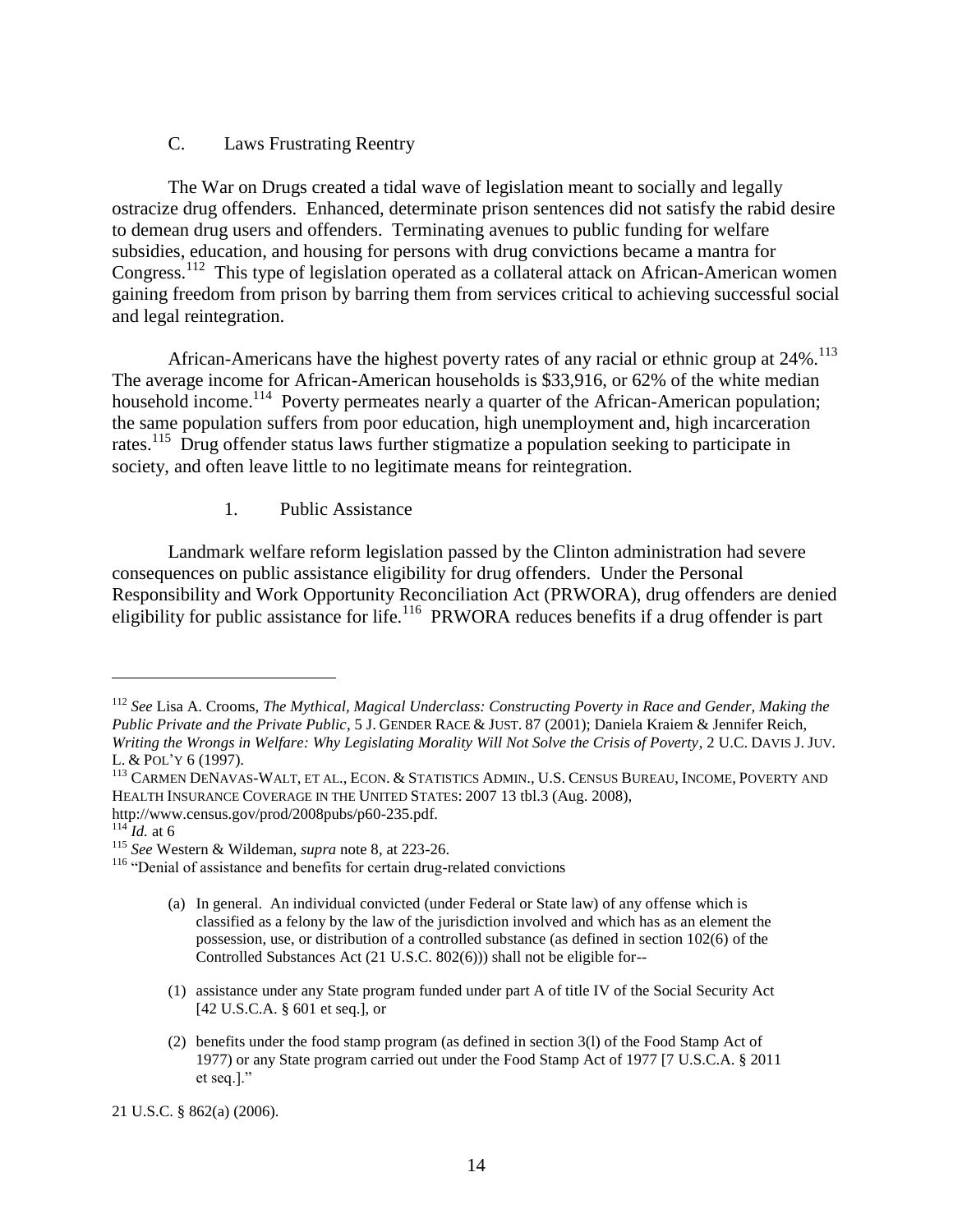of a family that receives public assistance. $117$  No other criminal class has legislation geared towards the denial of public benefits like drug offenders. PRWORA has a disproportionate impact on African-Americans, especially African-American women, and children in particular. States can choose between three types of sanctions. Fifteen states utilize the lifetime ban.<sup>118</sup> Eleven states have a partial ban or term limits on benefits.<sup>119</sup> Twelve states make benefits dependent on drug treatment.<sup>120</sup> The public assistance ban prevented 35,000 African-American women from receiving benefits.<sup>121</sup> Predominantly African-American and Latino women are banned for life in seven states.<sup>122</sup> Reintegration becomes a Herculean effort when women are denied public benefits, such as food stamps, on which many formerly incarcerated women rely. Mothers are not able to provide for the fundamental needs of their children, potentially creating a crisis for families and child welfare agencies.

<span id="page-15-0"></span>2. Education

The demonization of drug offenders, led Congress to systematically excise drug offenders from being able to participate in public benefit programs, including those providing access to education. The Higher Education Act substantially limits the ability of drug offenders to access financial aid.<sup>123</sup> Drug offenders are ineligible for federal financial aid for prescribed time

<sup>117</sup> *Id.* § 862(b)(1); *see also id.* § 862(d)(1)

(d) Limitations-

(1) State Elections-

(A) Opt out- A State may, by specific reference in a law enacted after [the date of the enactment of this Act], exempt any or all individuals domiciled in the State from the application of subsection (a) of this section. (B) Limit period of prohibition- A State may, by law enacted after [the date of

the enactment of this Act], limit the period for which subsection (a) of this section shall apply to any or all individuals domiciled in the State.

<sup>118</sup> PATRICIA ALLARD, THE SENTENCING PROJECT, LIFE SENTENCES: DENYING WELFARE BENEFITS TO WOMEN CONVICTED OF DRUG OFFENSES 3 (Feb. 2002), *available at* 

http://www.sentencingproject.org/doc/publications/women\_lifesentences.pdf (monitoring the implementation of a lifetime welfare ban in all fifty states); PATRICIA ALLARD, THE SENTENCING PROJECT, LIFE SENTENCES: DENYING WELFARE BENEFITS TO WOMEN CONVICTED OF DRUG OFFENSES 2 (Supp. 2006), *available at* 

http://www.sentencingproject.org/doc/publications/9088smy.pdf [hereinafter LIFE SENTENCES SUPPLEMENT]. <sup>119</sup> LIFE SENTENCES SUPPLEMENT, *supra* note [118.](#page-15-0)

 $120 \overline{Id}$ .

 $\overline{a}$ 

<sup>121</sup> *Id*. at 1.  $^{122}$  *Id.* 

 $123$  20 U.S.C. § 1091(r) (2006).

Suspension of eligibility for drug offenses.

(1) A student who is convicted of any offense under any Federal or State law involving the possession or sale of a controlled substance for conduct that occurred during a period of enrollment for which the student was receiving any grant, loan, or work assistance under this title shall not be eligible to receive any grant, loan, or work assistance under this title from the date of that conviction for the period of time specified in the following table: If convicted of an offense involving:

The possession of a controlled substance: Ineligibility period is: First offense 1 year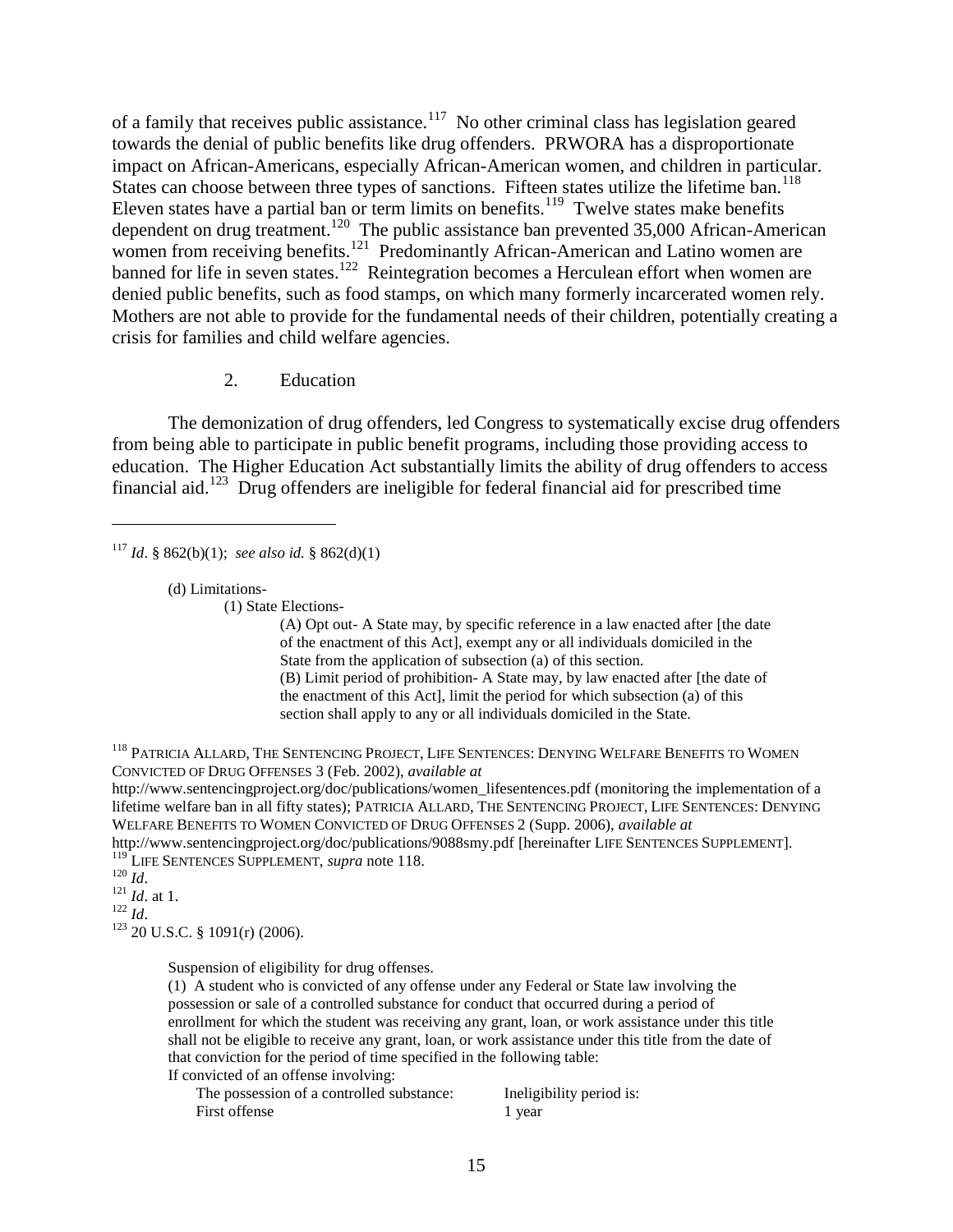periods<sup>124</sup> and subsequent offenses can lead to a lifetime ban.<sup>125</sup> Additionally, some states have passed laws that bar offenders from obtaining professional licenses.<sup>126</sup> States have also created two eligibility criteria that negatively impact offenders and keep them from obtaining professional licenses – good moral character and lack of a prior criminal conviction.<sup>127</sup> The offender's criminal record in some jurisdictions imputes bad moral character.<sup>128</sup> The denial of a professional license keeps African-American women out of various avenues of employment dominated by women, such as nursing.<sup>129</sup> The federal government uses the War on Drugs and related legislation as a guise to continue to punish offenders who have already served their sentences. Denying the right to seek an education is tantamount to a life sentence of poverty and unemployment.

#### 3. Housing

Ex-offenders also suffer discrimination in the area of housing, justified by the federal government under the guise of protecting the community.<sup>130</sup> Drug offenders are at the mercy of public housing agencies that are granted access to criminal records of housing applicants.<sup>131</sup> The presence of an occupant with a drug offense can jeopardize a housing grant. Additionally, if an offender's family lives in publicly subsidized housing, the entire family risks eviction.<sup>132</sup> An

> Second offense 2 years 2 Third offense Indefinite. The sale of a controlled substance: Ineligibility period is: First offense 2 years 2 Second offense Indefinite.

*Id.*

 $\overline{a}$ 

<sup>124</sup> *Id*. <sup>125</sup> *Id*.

<sup>126</sup> Geneva Brown, *White Man"s Justice, Black Man"s Grief: Voting Disenfranchisement and the Failure of the Social Contract,* 10 BERKELEY J. AFR.-AM. L. & POL'Y 287, 301-02 (2008) (noting the difficulties associated with obtaining training and education after re-entry).

<sup>127</sup> *See* Bruce E. May, *Real World Reflection: The Character Component of Occupational Licensing Laws: A Continuing Barrier to Ex-Felon"s Employment Opportunities*, 71 N.D. L. REV. 187, 195 (1995) (discussing classification of state occupational licensing laws and how "criminal convictions" and "good moral character" statutes pose the greatest obstacle to the ex-felon's attempt to obtain a license).

<sup>128</sup> *Id*. at 196 (providing an example of how, in Ohio, a criminal conviction automatically barred an applicant from obtaining a dance hall license when a court determined evidence of good moral character was not relevant because the applicant had two felony convictions and the licensing authority was simply following a rule that all felons are denied licenses).

<sup>129</sup> *See* Bureau of Labor Statistics, *Quick Facts on Registered Nurses*, U.S. DEP'T OF LABOR,

http://www.dol.gov/wb/factsheets/qf-nursing.htm (noting that "[w]omen comprised 92.1 percent of RNs in 2003."). <sup>130</sup> See generally Public Health and Welfare Act, 42 U.S.C. § 1437d(q) (2006).

<sup>131</sup> *Id.* § 1437d(q)(1)(A) (providing in relevant part that: "the National Crime Information Center, police departments, and other law enforcement agencies shall, upon request, provide information to public housing agencies regarding the criminal conviction records of adult applicants for, or tenants or, covered housing assistance for purposes of applicant screening, lease enforcement, and eviction.").

<sup>132</sup> *Id.* § 1437d(q)(1)(B). The statute provides, in relevant part:

A public housing agency may make a request under subparagraph (A) for information regarding applicants for, or tenants of, housing that is provided project-based assistance under section 1437f of this title only if the housing is located within the jurisdiction of the agency and the owner of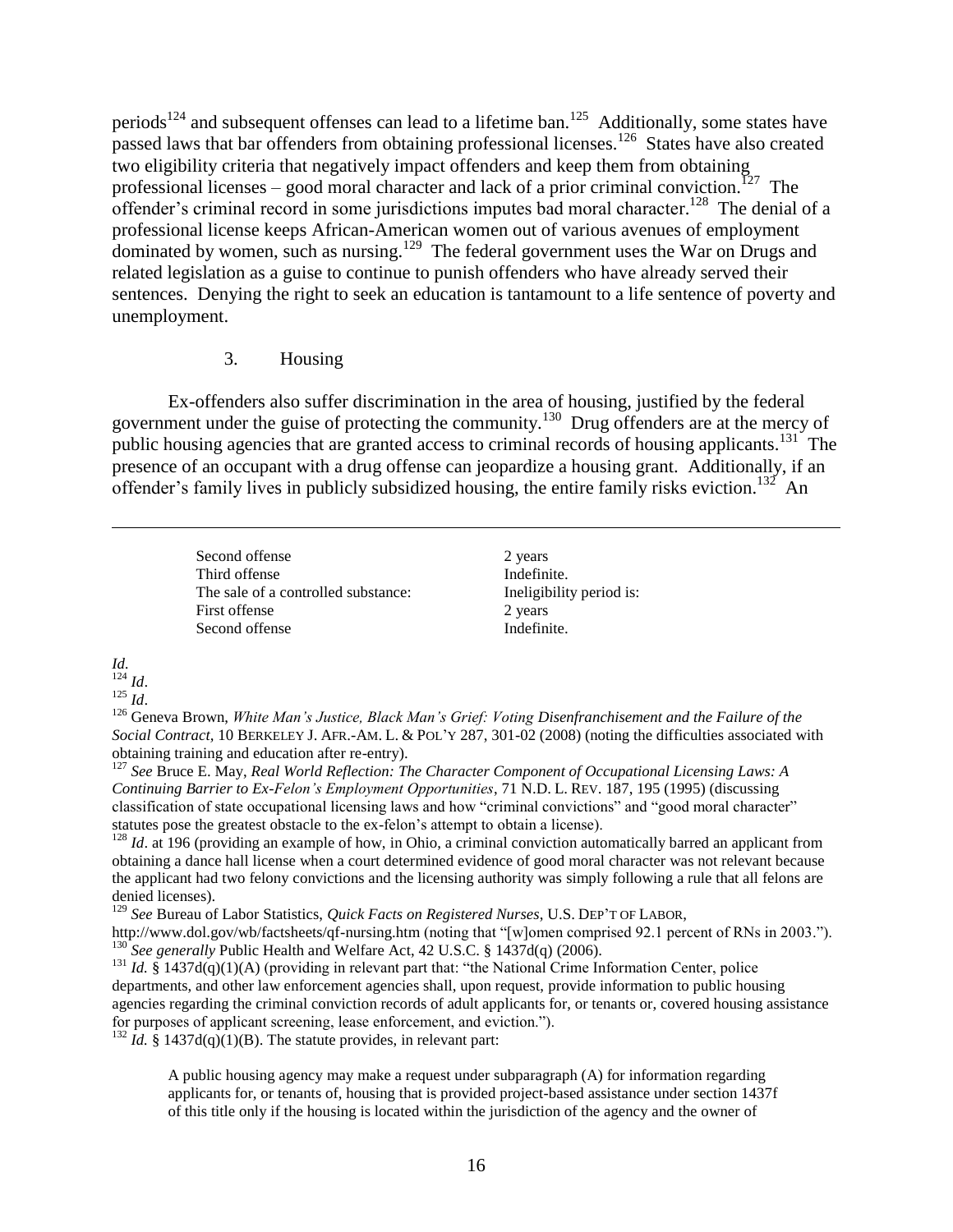offender who chooses not to place their family at risk faces homeless shelters as the only available housing option.<sup>133</sup> African-American women who are drug offenders are placed in the precarious position of needing to secure safe, affordable housing, but having no access to public housing. Many drug offenders seeking reentry to their communities are mothers seeking to reestablish ties to their children. The presence of the returning mother could destabilize her child's life if housing becomes an issue.

#### III. Legislative Trends and Recommendations

### A. Legislative Trends

A philosophical shift has begun to occur in the federal government in its perceptions of drug offender sanctions. Congress passed and President Obama signed into law the Fair Sentencing Act of 2010,<sup>134</sup> which reduced the 100-to-1 sentencing disparity for crack versus powder cocaine to 18-to-1. The Act also reduced mandatory minimum sentence for possession of ten grams from ten years to five years and removed the mandatory minimum sentence for simple possession of crack cocaine. The Act reduces the potential for multi-generational mass incarceration. It does not assist ex-offenders already tainted by the criminal justice system.

Federal and state governments are beginning to address growing concerns about mass incarceration. Senator Jim Webb has sponsored legislation that would create a National Criminal Justice Commission,<sup>135</sup> which would review criminal justice administration and policies. The Commission would review mass incarceration and racial disparities along with other problematic areas of the federal and state criminal justice system and make recommendations to alleviate such problems. The bill is currently on the Senate legislative calendar.

Recent legislative action has had mixed results. In 2007, the Second Chance Act (SCA) passed,<sup>136</sup> addressing reentry as a growing public policy concern. SCA encourages the expansion of evidence-based programs that assist the successful reintegration of ex-offenders into the community and addresses the alarming rate of recidivism. Following the passage of SCA, the Department of Justice's Office of the Inspector General authored a report on DOJ reentry programs.<sup>137</sup> SCA grants were newly disbursed and the Inspector General could not

such housing has requested that the agency obtain such information on behalf of the owner. Upon such a request by the owner, the agency shall make a request under subparagraph (A) for the information. The agency may not make such information available to the owner but shall perform determinations for the owner regarding screening, lease enforcement, and eviction based on criteria supplied by the owner.

<sup>133</sup> *See* JEREMY TRAVIS ET AL., URB. INST., FROM PRISON TO HOME: THE DIMENSIONS AND CONSEQUENCES OF PRISON REENTRY 1, 35-36 (2001), *available at* http://www.urban.org/UploadedPDF/from\_prison\_to\_home.pdf. The authors found that "[i]n California, the Department of Corrections reports that at any given time 10% of the state's parolees are homeless. This rate is significantly higher in major urban areas such as San Francisco and Los Angeles, where as many as 30% to 50% of parolees are estimated to be homeless." *Id.* at 36.

<sup>&</sup>lt;sup>134</sup> S. 1789, 111th Cong. (2010).

<sup>135</sup> S. 714, 111th Cong. (2010).

<sup>136</sup> Second Chance Act of 2007, Pub L. No. 110-199, 122 Stat. 657.

<sup>&</sup>lt;sup>137</sup> AUDIT DIV., OFFICE OF THE INSPECTOR GEN., U.S. DEP'T OF JUSTICE, AUDIT REPORT 10-34, OFFICE OF JUSTICE PROGRAMS' MANAGEMENT OF ITS OFFENDER REENTRY INITIATIVES (July 2010), *available at*  http://www.justice.gov/oig/reports/OJP/a1034.pdf.